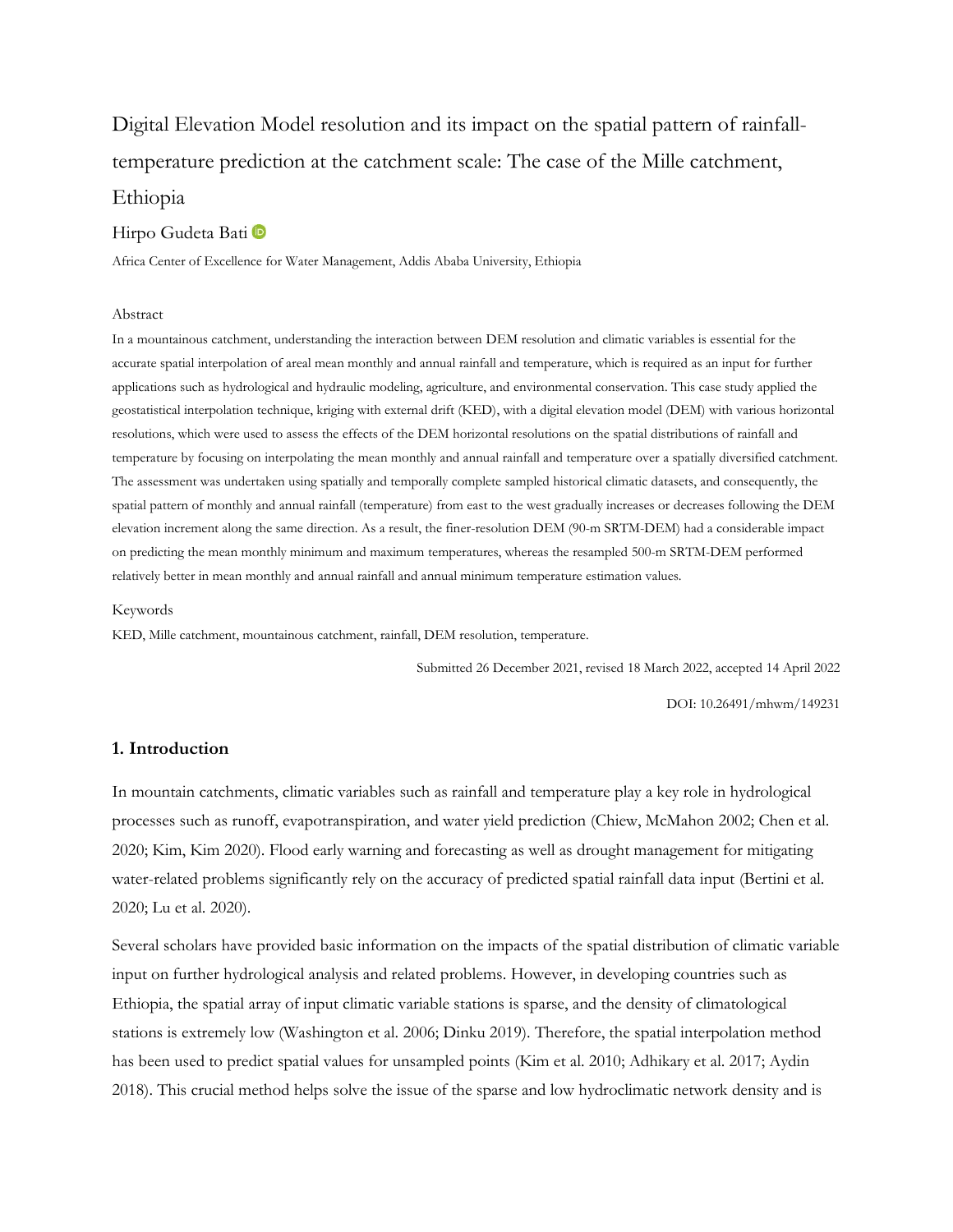widely used by governments and other sectors for planning water resource use and management at various spatiotemporal scales.

Spatial interpolation techniques require either ground-based observed climatic input data, radar rainfall, remote sensing-based satellite climatic input data, or blended data (Taesombat, Sriwongsitanon 2009; Verdin et al. 2015; Cantet 2017; Gebremedhin et al. 2021). The output of spatial interpolation is a map that shows the scale of the spatial climatic variable pattern of an area.

Digital elevation models (DEMs) are the main data commonly used as covariates in spatial interpolation techniques, specifically in geostatistics kriging. Several scholars have used topographic variables such as the elevation model as an explanatory variable and have confirmed that the covariate has a significant effect on the catchment's hydrological system and water balance (Novikov 1981; Hudson, Wackernagel 1994; Vaze et al. 2010; Meena, Nachappa 2019). For instance, the elevation with different spatial resolutions brings a valuable change to the catchment's spatial patterns of both rainfall and temperature (Hudson, Wackernagel 1994; Taesombat, Sriwongsitanon 2009). Research done by Taesombat and Sriwongsitanon (2009) revealed that the interpolation of point rainfall data using GLOBE-DEM (1000 m) and SRTM-DEM (90 m) elevation resolution as a predictor resulted in the coarser DEM resolution (GLOBE-DEM) performing slightly better in rainfall estimation than the finer one (SRTM-DEM). Vaze et al. (2010) investigated the effects of field survey DEM-derived elevation (25-m resolution) with finer-resolution light detection and ranging (LiDAR) DEM-derived elevation (1-m resolution) on the values of topographic indices, and the result showed that LiDAR DEM is a reasonably good representation of the real ground surface compared to DEMs derived from contour maps. Simanek and Holden (2020) suggest that DEM spatial resolution aggregated progressively to a coarser resolution, which resulted in decreased runoff and sediment.

Meena and Nachappa (2019) investigated the impacts of the DEM spatial resolution (12.5, 30, and 90 m) on landslide susceptibility mapping through a field survey, and the result depicted that the 30-m resolution is better suited for landslide susceptibility mapping. Numerous scholars have investigated the impacts of different spatial resolutions of DEM use on hydrological modeling (Schoorl et al. 2000; Wechsler 2007; Lin et al. 2010). For example, Lin et al. (2010) examined the effects of different DEM grid size resolutions on surface runoff and sedimentation using the SWAT model, and the results indicated that total phosphorous (TP) and total nitrogen (TN) decreased substantially with coarser resampled resolutions, whereas the predicted runoffs were not sensitive to resampled resolutions. The same result depicted the effect of grid size change on both the catchment landscape as well as the hydrological and geomorphic processes (Brown et al. 1993; Zhang, Montgomery 1994).

Although the Ethiopian landscape varies from flat to complex mountainous terrain, the impact of elevation horizontal resolution on rainfall and related climatological variable spatial distribution at the catchment scale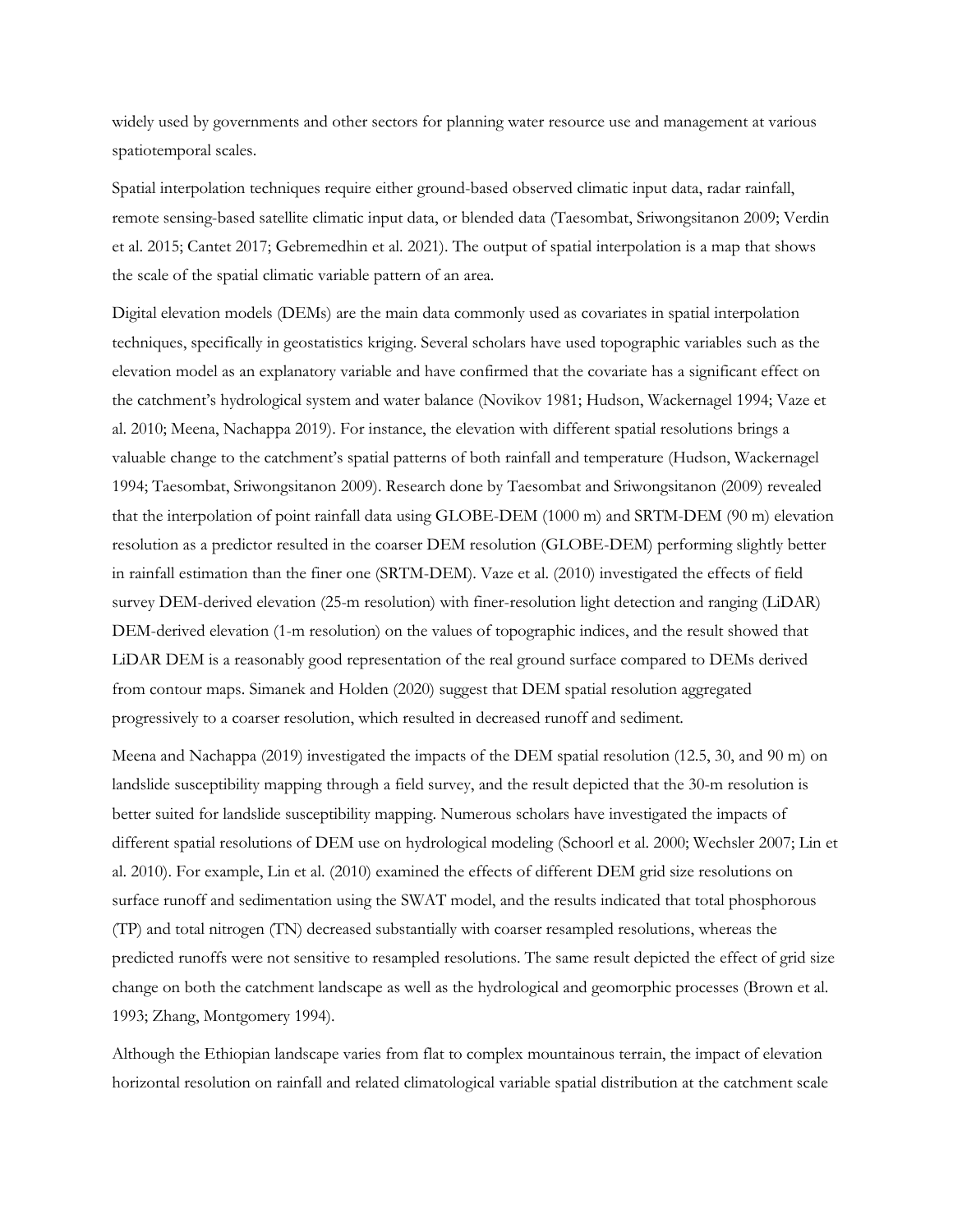is rarely considered and has not been extensively investigated. The studied catchment, Mille, has large topographic differences, with highly variable climatic and agro-ecological zones. Based on this, the objective of this study is to examine the effect of the DEM resolution on the spatial prediction of the catchment's areal rainfall, maximum temperature, and minimum temperature, as well as to select the better and more reliable DEM resolution that serves as an auxiliary variable for future research work for the case of the Mille catchment in Ethiopia.

#### **2. Study area**

The studied catchment is located within the Awash River Basin (AwRB), which is the fourth largest basin in terms of area coverage and the seventh-largest basin in terms of surface water potential in Ethiopia (Berhanu et al. 2014). The Mille catchment area is nearly 5,599 km<sup>2</sup> , situated to the east of the longest mountain chain of the western Awash River Basin escarpment encompassing the Mille River, which drains to the Awash River, between 11°17'-11°76'N latitude and 39°53'-40°94'E longitude. The topography of the Mille catchment ranges from steep mountainous terrain in the west to a gentle slope in the middle and undulating plains to the east (Fig. 1). The catchment elevations range from 412-755 m and 2,218-3,656 m above sea level for lowland plains and mountains, respectively. Land use/land cover is generally cultivated land, shrubland, woodland, forestland, grassland, bare land, and water bodies (MoWR 2009).



Fig. 1. Location of the Mille catchment in Ethiopia.

According to Berhanu et al. (2014), the catchment's climatic zone falls within five agroclimatic zones of Ethiopia, ranging from hot arid  $(\leq 500 \text{ m})$  in the east to humid  $(\geq 3,200 \text{ m})$  near the remotest of the upper catchment. The annual rainfall pattern is bimodal (Berhanu et al. 2016), with rain occurring between June and August (main rainy season) and between March and May (pre-rainy season). Based on long-term historic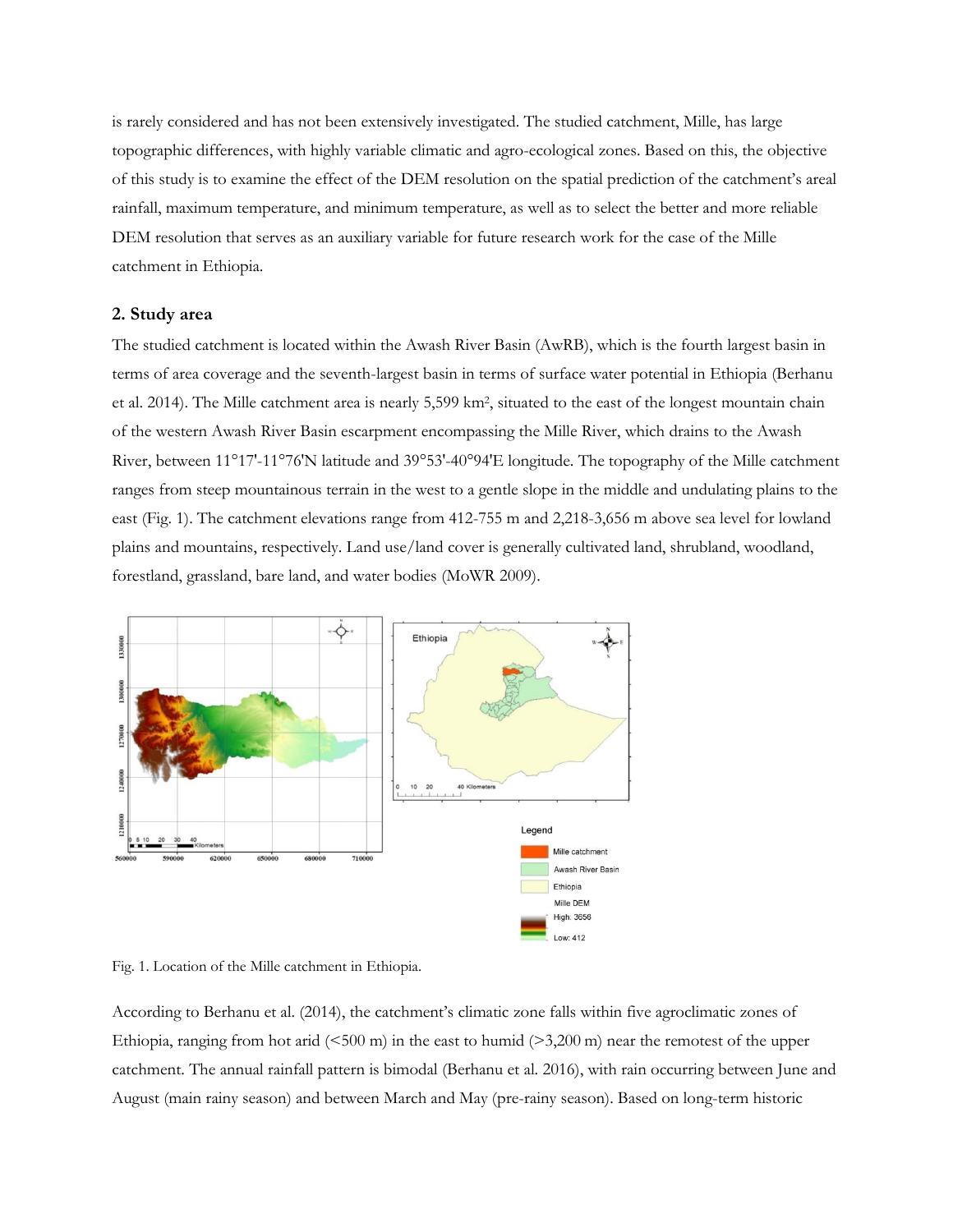climatic data (2000-2016), the estimated mean annual rainfall varies from approximately 465 mm on the easterly catchment to over 1,153 mm on the head of the drain catchment mountains, with a mean rainfall of 782 mm, and the estimated mean annual maximum and minimum temperatures vary between 29-43°C and 10-19°C, respectively.

# **2.1. Dataset**

## 2.1.1. Rainfall and temperature data

The rainfall and temperature datasets used in this study were provided by the Ethiopia National Meteorological Agency (ENMA). These datasets encompass mean monthly and annual rainfall and mean minimum and maximum temperature, which have completed, reliable, and useful historical samples masked from the long-term daily (2000-2016) national-level historic climate grid-based pixel dataset, as shown in Figure 2. These daily pixel datasets were blended by the project Enhancing National ClimaTe Services (ENACTS) at the national level, using combined satellite-based rainfall estimates and ground-based rainfall data for some African countries, such as Ethiopia; their consistency was checked using the double mass curve technique.



Fig. 2. Mille catchment in Ethiopia and locations of sampled climate stations.

#### 2.1.2. Digital elevation model (DEM) data

The Shuttle Radar Topography Mission (SRTM 3 arc-Second Global) digital elevation model (DEM) data were downloaded from NASA [\(https://urs.earthdata.nasa.gov\)](https://urs.earthdata.nasa.gov/) and resampled in steps to generate 500-m and 1,000-m DEMs. Resampling was done using the Resampling Technique parameter, Bilinear in Data management tools in ArcGIS. The study site DEM was extracted from each DEM spatial resolution, and these DEM resolution data, such as SRTM 90 m, SRTM 500 m, and SRTM 1000 m DEM, were used as a covariate in the analysis to investigate whether the spatial resolution of DEM data would have any impact on the accuracy of areal climatic variable interpolation.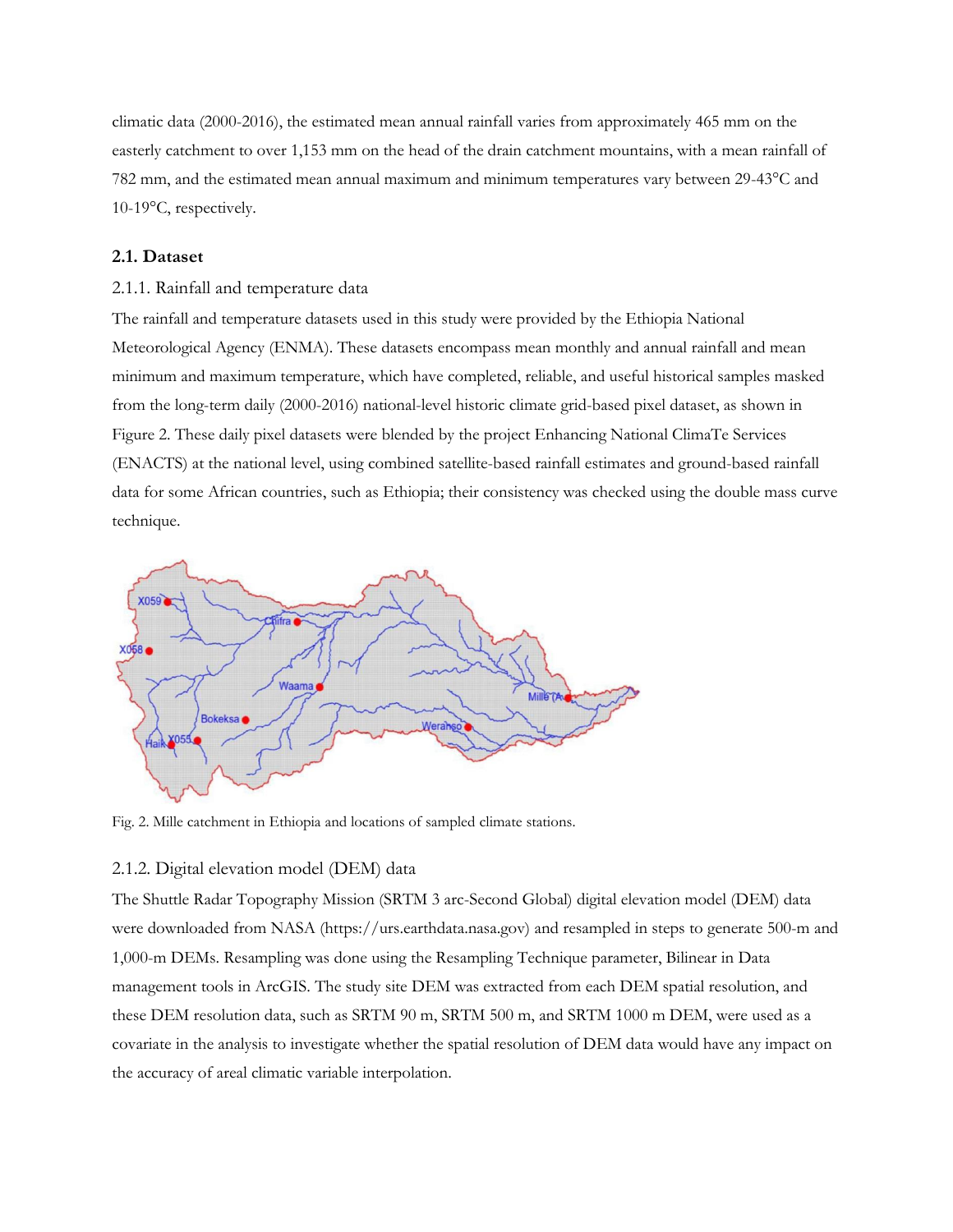The spatial interpolation techniques were carried out by applying R programming used for the interpolation technique (Goovaerts 1997a) with the gstat package embedded within R (Pebesma, Wesseling 1998) to generate and evaluate the impacts of different resampled DEM spatial resolutions on climatological variable spatial prediction. The GIS tools (ArcGIS and QGIS) were used for processing DEM and preparing shapefiles.

#### **2.2. Methods**

Among the spatial interpolation techniques known as kriging (Matheron, Hasofer 1989), the geostatistical technique is considered the best unbiased linear predictor (BULP) for input data that satisfy the conditions of normality as the data are not skewed in any way (Isaaks, Srivastava 1994). However, climate data are often not symmetrical (skewness either to the right or to the left), which affects the spatial prediction of climate variables such as rainfall and temperature in that the few high values will overcome all the others. In experimental variogram prediction (Goovaerts 1997), nonsymmetric distributions are often transformed to conditions of normality using the natural logarithmic function and/or square root distance from the ocean/sea to minimize the skewness of input climate data and the influence of extreme values before variogram analysis and spatial interpolation (Goovaerts 1997). However, for small sampled data, such as our case, this can result in overprediction as well as empirical variograms that are difficult to model (Rossiter 2014). Therefore, the transformation was not applied because of the highly sparsely distributed climate data (see Fig. 2).

According to Goovaerts (1997), primary attributes of interest are usually accompanied by independent secondary information (auxiliary) that originates from continuous or random attributes, and the estimation generally improves when this information is taken into consideration, particularly in areas where the data are highly sparse or poorly correlated in space. Based on relevant literature reviews (e.g., Cantet 2017; Rata et al. 2020) and due to its high performance (in most cases) compared to other interpolation methods, kriging with external drift (KED) was selected to assess the effects of the catchment DEM spatial resolution on the spatial prediction of climatic variables. The methodological framework approaches used in this research article for the geostatistical interpolation technique were developed as follows (Fig. 3).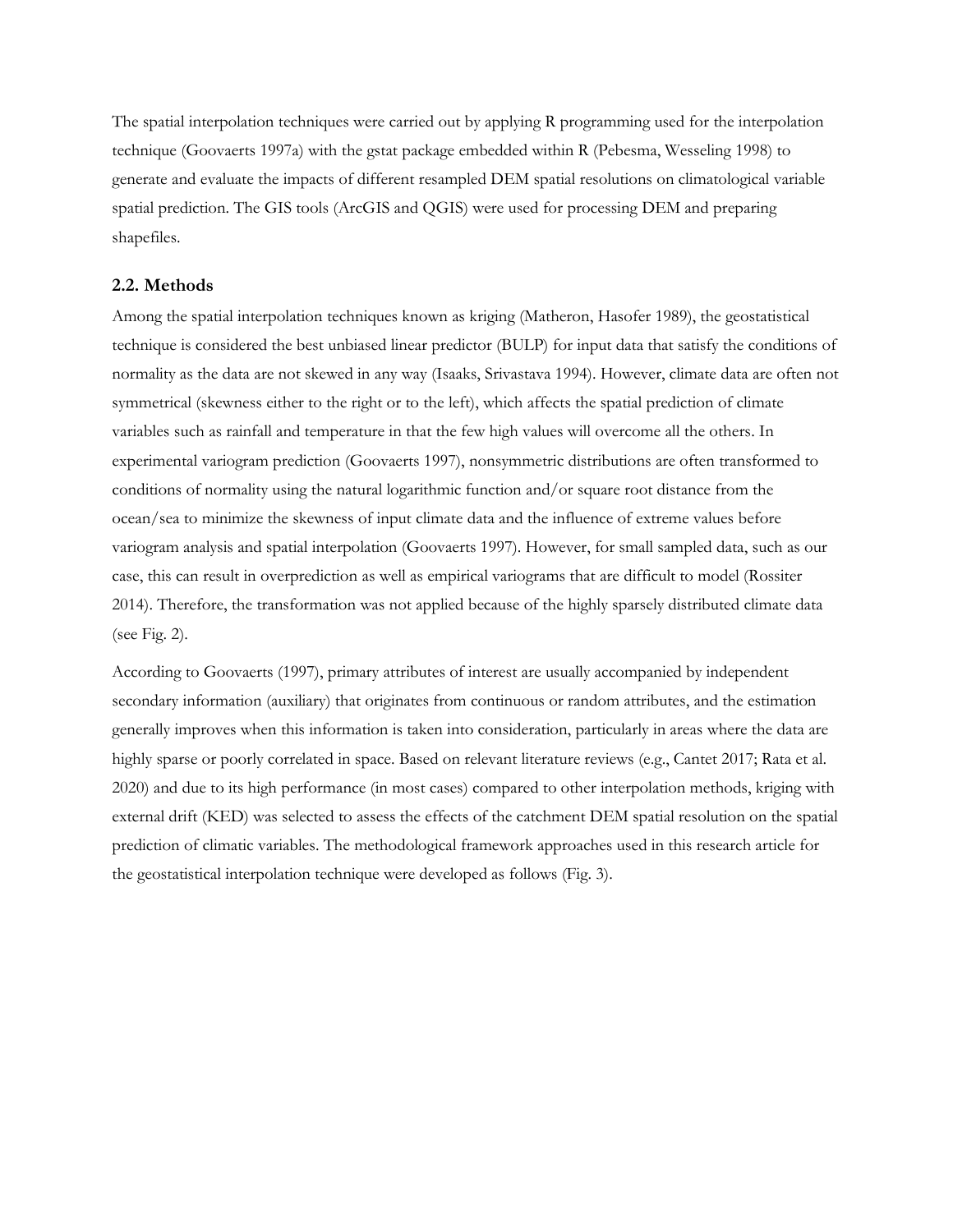

Fig. 3. Schematic flowchart showing the estimation of spatial climatic variables.

## 2.2.1. Experimental Variogram

Of the sampled data,  $z(x_1)$ ,  $z(x_2)$  ...  $z(x_n)$ , where  $x_1, x_2, ..., x_n$  represent the positions of the sampled in twodimensional space, one can estimate both cloud and experimental variograms assuming those sampled data were unbiased.

The equation to compute the variogram is Matheron's method of moments (MoM) estimator (Oliver, Webster 2015):

$$
\hat{\gamma}(h) = \frac{1}{2N(h)} \sum_{i}^{N(h)} \{z(x_i) - z(x_i + h)\}^2, \tag{1}
$$

where  $\hat{p}(h)$  is the experimental variogram, which equals one-half the squared difference between points separated by a distance  $x_i \pm (x_i + h)$  (assuming no direction preference),  $z(x_i)$  and  $z(x_i + h)$  are the observed values of sampled data z at places  $x_i$  and  $x_i + h$ , and  $N(h) = \frac{N(N-1)}{2}$  is the number of paired values at lag h.

There are some methods to fit a variogram model to an experimental/empirical variogram, and this paper uses the exponential and spherical model (Eqs. 2 and 3) via a simple method called "automatic fitting variogram from the package automap.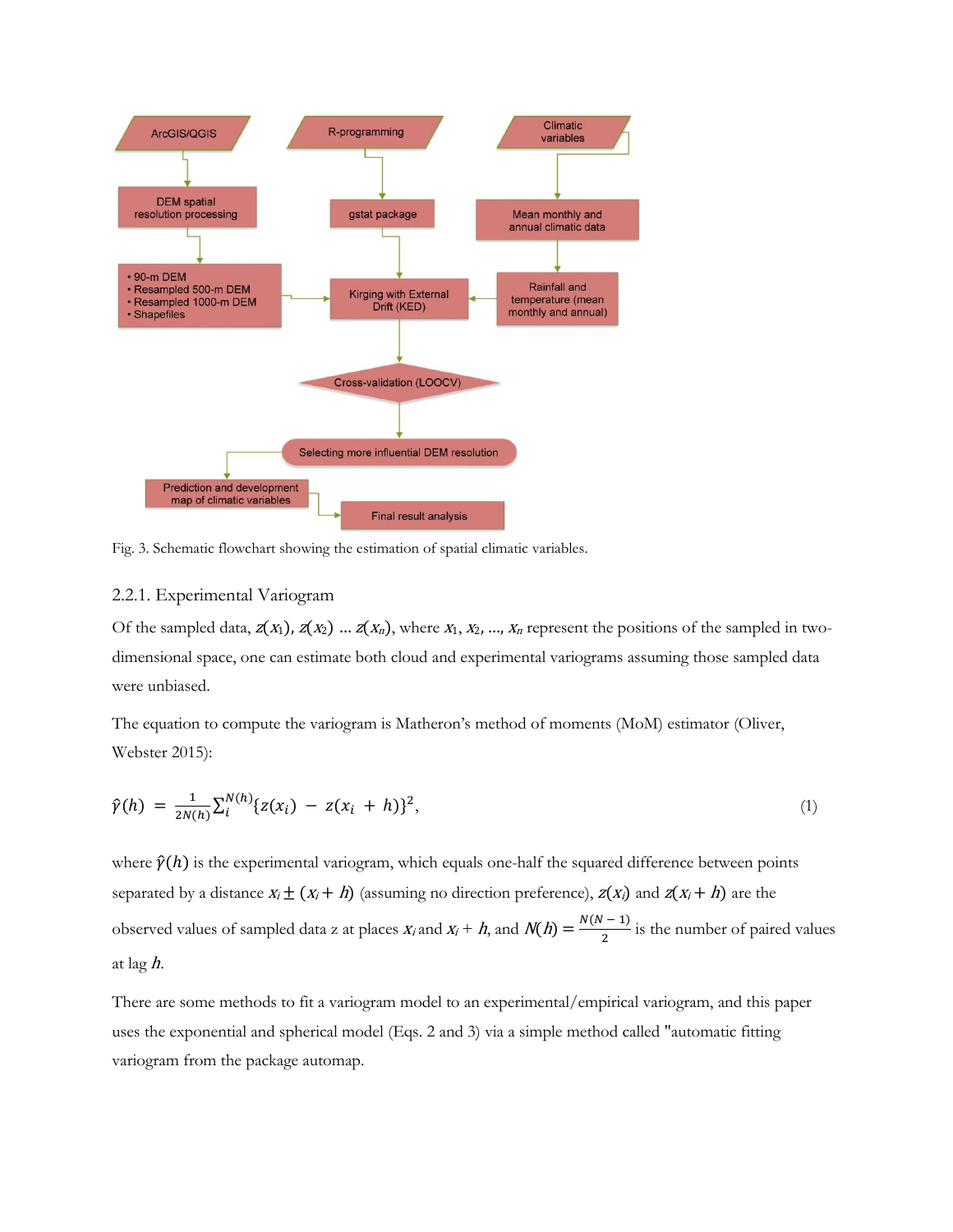$$
\gamma(h) = \begin{cases} c_0 + c\{1 - exp(-\frac{h}{a})\}, & \text{for } 0 < h \\ 0 & \text{for } h = 0 \end{cases}
$$
 (2)

where  $c_0$  is a nugget,  $c$  is the sill of variance,  $h$  is the lag, and a is the practical range.

$$
\gamma(h) = \begin{cases}\nc_0 + c \left[\frac{3h}{2a} - \frac{1}{2}\left(\frac{h}{a}\right)^3\right] & \text{for } 0 < h \le a \\
c_0 + c & \text{for } h > a \\
0 & \text{for } h = 0\n\end{cases}\n\tag{3}
$$

## 2.2.2. Kriging with an external drift

Kriging with an external drift (KED) 1 is a widely applied geostatistics interpolation method that considers auxiliary variables as external or secondary variables in the estimation of a primary attribute (Goovaerts 1997). In KED, a linear weighted average from the N known points with the value  $Z_i$  is used to estimate the value at each unknown point  $Z_0$  by using both the trend and local deviations (Rossiter 2019). The KED estimator is as follows:

$$
\hat{Z}_{KED}(X_0) = \sum_{i=1}^{n} \lambda_i^{KED} Z(X_i)
$$
\n<sup>(4)</sup>

Its expectation is as follows:

$$
E[\hat{Z}_{KED}(X_0)] = \sum_{k=0}^{K} \sum_{i=1}^{n} \beta_k \lambda_i^{KED}(Xi)
$$
\n<sup>(5)</sup>

The estimator is unbiased if:

$$
\sum_{i=1}^{n} \lambda_i^{KED} Y_k(X_i) = Y_k(X_0) \tag{6}
$$

## **2.3. Evaluation criteria for prediction performance**

To evaluate the prediction accuracy, the measured data were compared with the estimated values in the same locations. The available data are usually split into two parts, namely the training and testing datasets. The training data were used to fit the model, whereas the testing dataset or validation dataset was used to validate prediction accuracy by estimating the prediction error. This procedure is called cross-validation, and they vary in type (Voltz, Webster 1990; Khorsandi et al. 2012). In this study, the author used the leave-one-out-crossvalidation (LOOCV) type 1 because of the small observed dataset. In this method, the model was developed based on  $N-1$  observations and tested on the remaining observations. Next, this process was repeated for each observation in the dataset, and the average error for all trials was calculated.

<sup>1</sup> Confusingly, termed 'Universal Kriging' in gstat.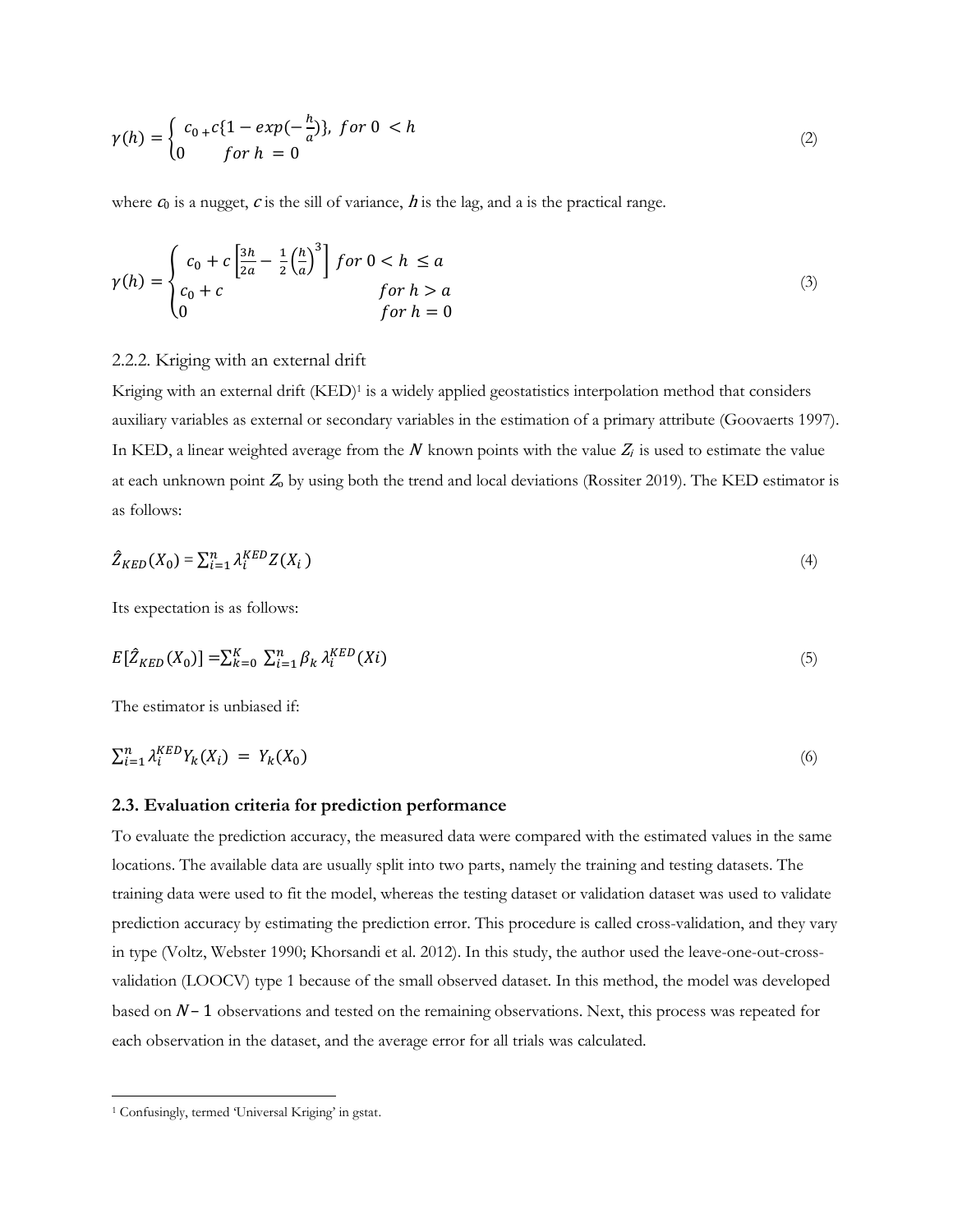The predicted and measured datasets were compared by computing three statistical indices and graphically presenting the <sup>N</sup> sites belonging to the validation dataset.

Statistical indices:

The root mean square error  $(RMSE)$  measures the precision of the predictions and should be as small as possible.

$$
RMSE = \sqrt{\frac{1}{n} \sum_{i=1}^{n} (\widehat{Z} \ (Xi) - Z(Xi))^2}
$$
 (7)

The mean biased error (*MBE*) measures the bias of prediction and should be close to zero for unbiased methods.

$$
MBE = \frac{1}{n} \sum_{i=1}^{n} [Z(Xi) - \widehat{Z}(Xi)] \tag{8}
$$

The coefficient of correlation  $(t)$  measures the strength of the relationship between the predicted and observed datasets. The value ranges between –1.0 and +1.0, and the equation is as follows:

$$
r = \frac{\sum_{i=1}^{n} Z(Xi) * \hat{Z}(Xi) - (\sum_{i=1}^{n} Z(Xi))(\sum_{i=1}^{n} Z(Xi))}{\sqrt{n(\sum_{i=1}^{n} (Z(Xi))^2) - (\sum_{i=1}^{n} Z(Xi))^2} \sqrt{n(\sum_{i=1}^{n} (\hat{Z}(Xi))^2) - (\sum_{i=1}^{n} Z(Xi))^2}},
$$
\n(9)

where  $z(x_i)$  is the measured value at  $x_i$ , and  $\hat{z}(x_i)$  is the predicted value.

# **3. Results**

### **3.1. Effects of DEM spatial resolution on rainfall spatial prediction**

The DEM elevations with various resolutions generated from the SRTM DEM covering the study area were between 490 and 2,088 m, 490.1 and 2,088.4 m, and 488.5 and 2,125.7 m above sea level (Table 1 and Fig. 4).

| Stations name | DEM's Elevation (m.a.s.l.) |                     |                       |  |  |  |  |  |  |  |
|---------------|----------------------------|---------------------|-----------------------|--|--|--|--|--|--|--|
|               | SRTM 90-m DEM              | Resampled 500-m DEM | Resampled 1,000-m DEM |  |  |  |  |  |  |  |
| X055          | 2,088.0                    | 2,088.4             | 2,125.7               |  |  |  |  |  |  |  |
| X058          | 1,853.0                    | 1,835.5             | 1,864.6               |  |  |  |  |  |  |  |
| X059          | 1,574.0                    | 1,566.0             | 1,559.0               |  |  |  |  |  |  |  |
| Weranso       | 643.0                      | 647.1               | 646.8                 |  |  |  |  |  |  |  |
| Waama         | 1,020.0                    | 1,020.0             | 1,022.1               |  |  |  |  |  |  |  |
| Mille (AVA)   | 490.0                      | 490.1               | 488.5                 |  |  |  |  |  |  |  |
| Haik          | 2,003.0                    | 1,996.9             | 2,012.8               |  |  |  |  |  |  |  |
| Chifra        | 928.0                      | 927.1               | 924.6                 |  |  |  |  |  |  |  |
| Bokeksa       | 1,768.0                    | 1,733.3             | 1,747.2               |  |  |  |  |  |  |  |

Table 1. Elevation values for the nine sampled climatic stations.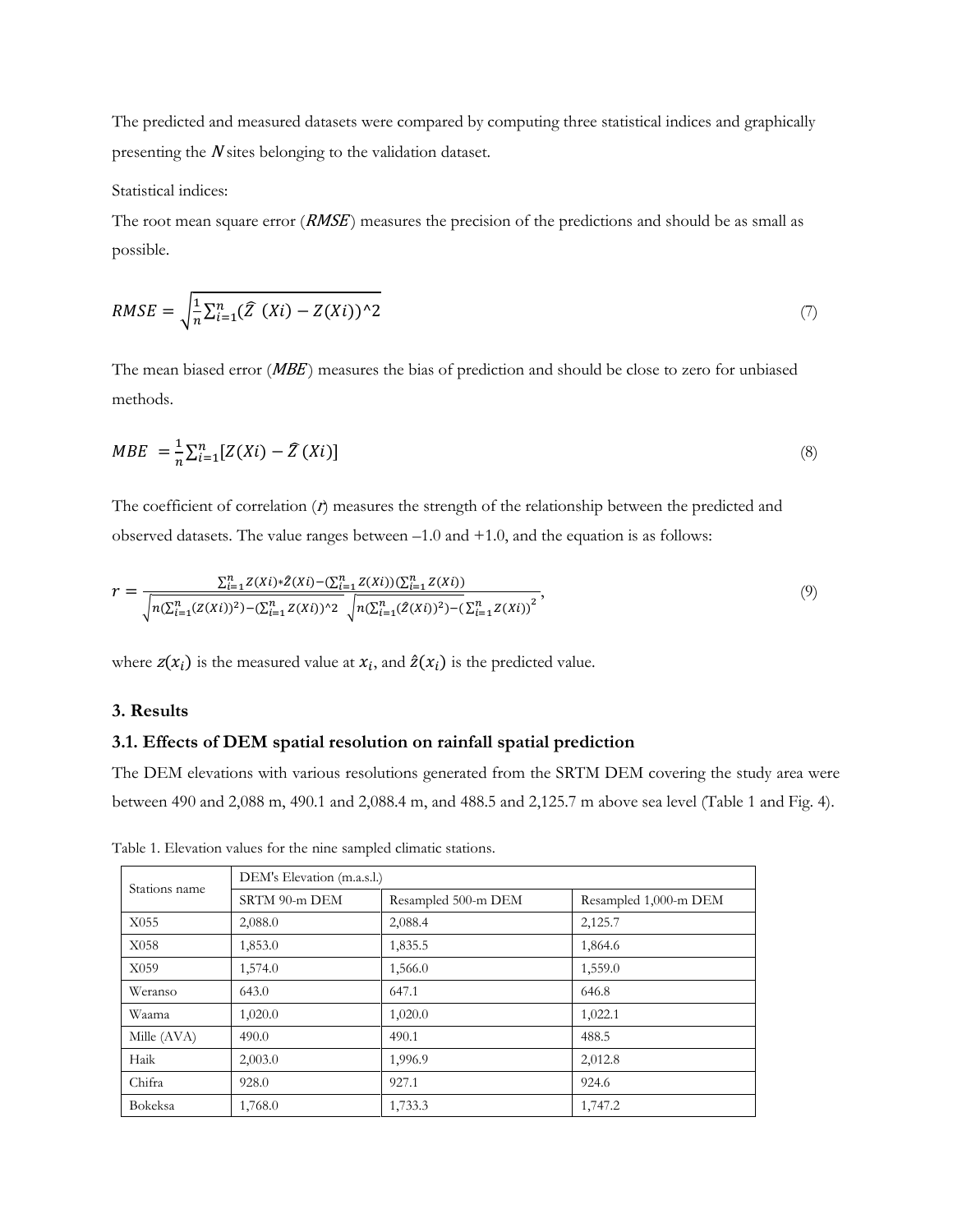

Fig. 4. Box plots of the descriptive statistical values of the elevations for nine sampled climatic stations.

Table 1 shows that the maximum elevation value increased from 2,088 to 2,125.7 with coarsening DEM resolutions, and the minimum elevation value decreased from 490 to 488.5 as the DEM coarsened from 90 to 1,000 m. This may be due to the loss of detailed topographic attributes at coarser resolution (Zhang et al. 2014; Reddy 2015).

The spatial pattern mapped for mean monthly and annual rainfall was detailed with less error at the 500-m DEM resolution and the 90-m resolution than at the 1,000-m DEM resolution (Fig. 5 and Table 2). Based on the performance of the predicted rainfall values depicted in Table 2, the monthly rainfall data at each point were removed, and the remaining point input data were used to estimate the missing data by using the LOOCV procedure. Taking the rainy season (June, July, and August) into consideration, the KED technique with 500-m DEM as a covariate produced relatively smaller (larger in r) values of RMSE and MBE than the KED techniques with 90-m and 1,000-m DEM as a covariate for the spatial prediction of catchment rainfall both at monthly and annual temporal scales, respectively.

On the other hand, the rainfall spatial distribution in two months, such as December and February, was less correlated with an auxiliary variable (elevation) and its resolution. Surprisingly, January's monthly spatial rainfall distribution was exceptional and was less negatively correlated with elevation itself and its resolution. The reasons were that supplements to local factors (e.g., topography), the spatial rainfall patterns were affected by different global and regional factors, such as the Inter-Tropical Convergence Zone (ITCZ), Tropical Easterlies, interseasonal variation, and latitudinal locations (Dawit 2010; Melesse et al. 2014). The results indicate that the KED with the 500-m DEM as a covariate was the most suitable for mean monthly and annual areal rainfall estimation compared to the other DEM resolutions.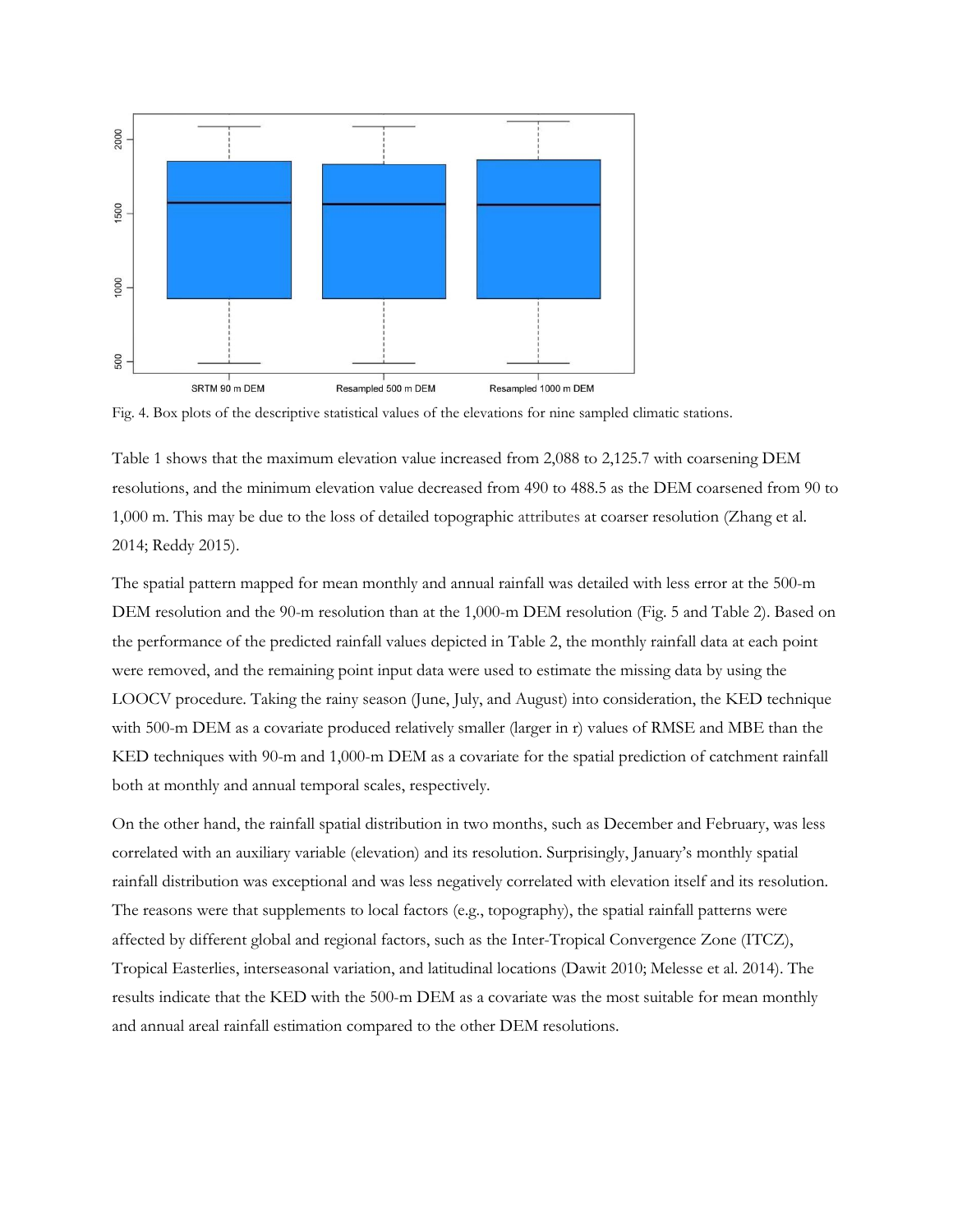In general, the point rainfall depths vary with spatial and temporal scales and tend to increase with increasing elevations because of the orographic effect, which results in a lifting of air vertically and forms clouds due to the adiabatic cooling effect.



Fig. 5. July and August mean monthly rainfall map for 17 years at (A) 500-m DEM resolution, (B) 1,000-m DEM resolution, and (C) 90-m DEM resolution using KED.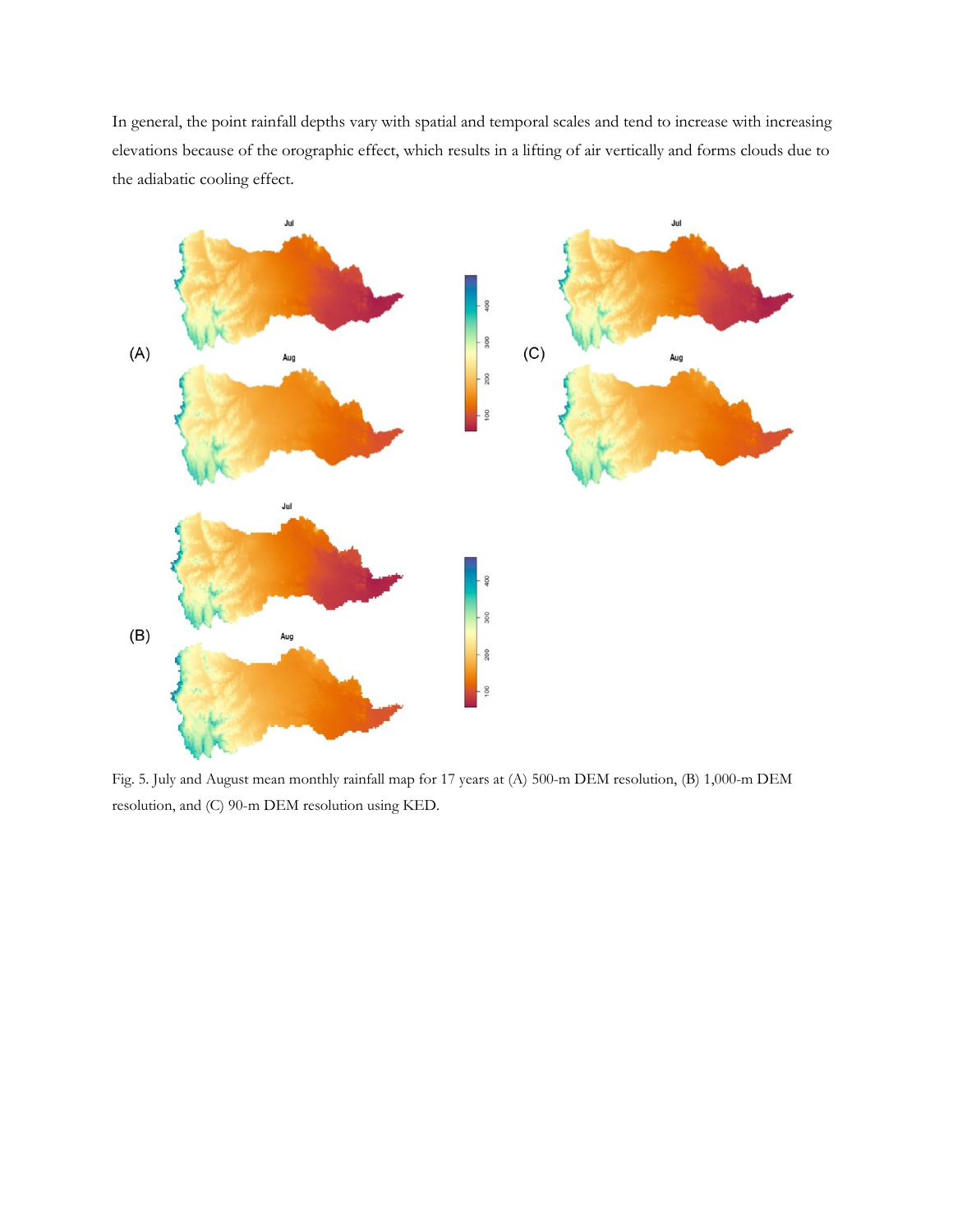| Month      | Ro     |        | 90-m DEM and evaluation criteria |            |          |        | 500-m DEM and evaluation criteria |            |                | 1,000-m DEM and evaluation criteria |             |            |                             |
|------------|--------|--------|----------------------------------|------------|----------|--------|-----------------------------------|------------|----------------|-------------------------------------|-------------|------------|-----------------------------|
|            |        | Re     | <b>RMSE</b>                      | <b>MBE</b> | $\Gamma$ | Re     | <b>RMSE</b>                       | <b>MBE</b> | $\mathfrak{r}$ | Re                                  | <b>RMSE</b> | <b>MBE</b> | $\mathcal{L}_{\mathcal{L}}$ |
| Jan        | 11.42  | 11.79  | 5.72                             | $-0.36$    | $-0.015$ | 11.82  | 5.77                              | $-0.39$    | $-0.047$       | 11.83                               | 5.81        | $-0.4$     | $-0.067$                    |
| Feb        | 6.799  | 6.752  | 3.17                             | 0.05       | 0.570    | 6.748  | 3.14                              | 0.05       | 0.578          | 6.758                               | 3.16        | 0.04       | 0.572                       |
| Mar        | 37.92  | 38.33  | 9.05                             | $-0.41$    | 0.856    | 38.32  | 9.00                              | $-0.41$    | 0.858          | 38.36                               | 9.27        | $-0.45$    | 0.848                       |
| Apr        | 57.64  | 58.13  | 9.91                             | $-0.49$    | 0.863    | 58.15  | 10.00                             | $-0.51$    | 0.860          | 58.19                               | 10.33       | $-0.55$    | 0.850                       |
| May        | 43.40  | 43.95  | 9.26                             | $-0.56$    | 0.838    | 43.96  | 9.32                              | $-0.57$    | 0.835          | 44.01                               | 9.63        | $-0.61$    | 0.824                       |
| Jun        | 16.49  | 16.617 | 4.35                             | $-0.13$    | 0.878    | 16.616 | 4.32                              | $-0.13$    | 0.880          | 16.638                              | 4.44        | $-0.15$    | 0.873                       |
| Jul        | 192.76 | 194.87 | 35.96                            | $-2.11$    | 0.891    | 194.86 | 35.64                             | $-2.10$    | 0.893          | 194.92                              | 36.08       | $-2.16$    | 0.890                       |
| Aug        | 216.06 | 218.1  | 34.81                            | $-2.05$    | 0.878    | 218.1  | 34.24                             | $-2.03$    | 0.882          | 218.2                               | 35.09       | $-2.13$    | 0.875                       |
| Sep        | 64.03  | 64.69  | 13.45                            | $-0.67$    | 0.871    | 64.73  | 13.68                             | $-0.70$    | 0.866          | 64.79                               | 14.12       | $-0.76$    | 0.857                       |
| Oct        | 24.16  | 24.64  | 7.39                             | $-0.48$    | 0.746    | 24.66  | 7.46                              | $-0.50$    | 0.741          | 24.68                               | 7.60        | $-0.52$    | 0.730                       |
| <b>Nov</b> | 16.08  | 16.25  | 2.76                             | $-0.17$    | 0.849    | 16.25  | 2.75                              | $-0.17$    | 0.851          | 16.26                               | 2.81        | $-0.17$    | 0.844                       |
| Dec        | 12.00  | 12.232 | 4.71                             | $-0.24$    | 0.500    | 12.243 | 4.74                              | $-0.25$    | 0.490          | 12.253                              | 4.80        | $-0.26$    | 0.475                       |
| Annual     | 698.8  | 706.4  | 123.96                           | $-7.64$    | 0.884    | 706.8  | 122.65                            | $-7.52$    | 0.894          | 706.8                               | 127.35      | $-8.08$    | 0.877                       |

Table 2. Statistical evaluation of the impact of DEM resolution on spatial rainfall prediction.

**NB**:  $R_o$  = observed mean rainfall (mm),  $R_e$  = estimated mean rainfall (mm).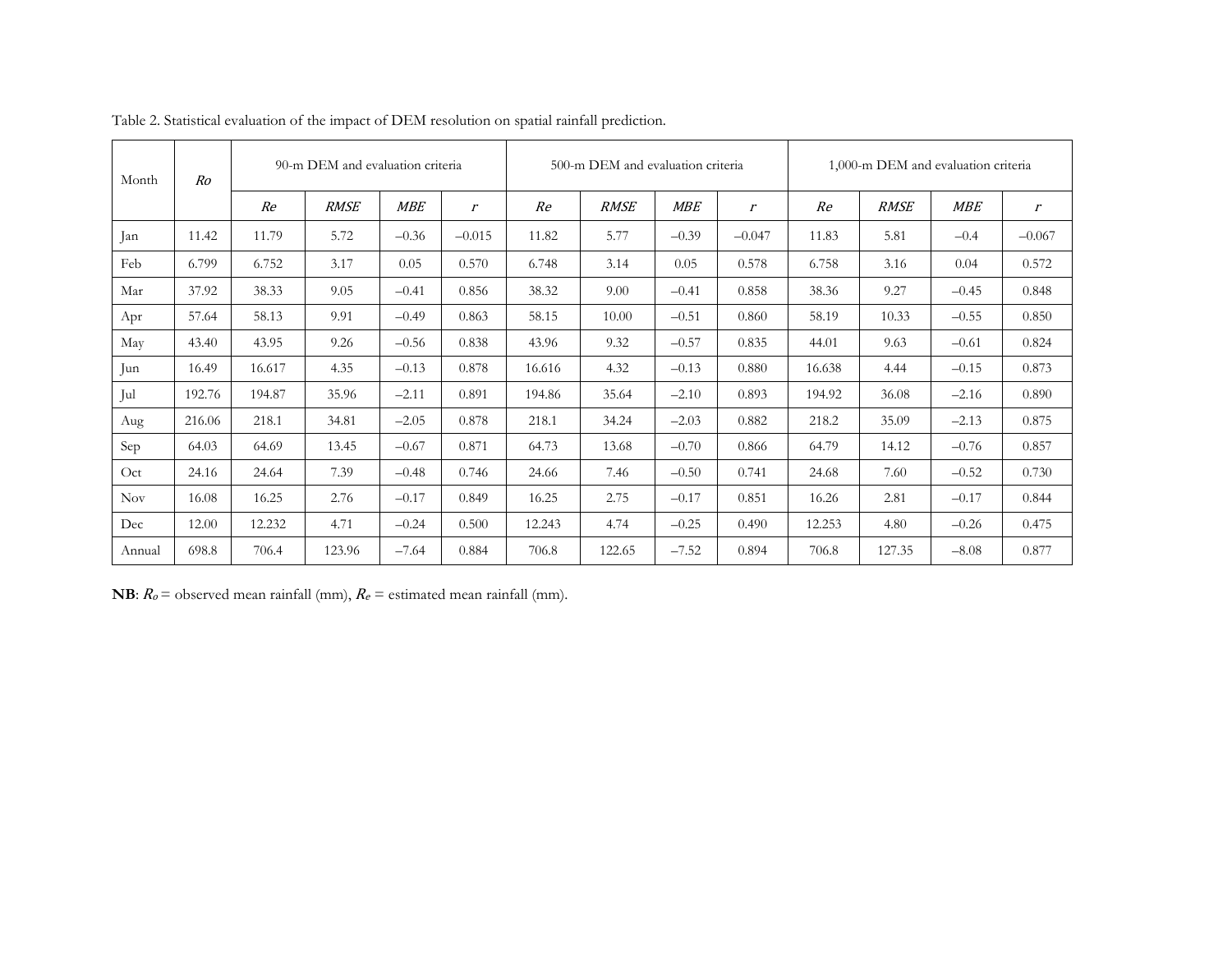## **3.2. Effects of DEM resolution on the spatial pattern of temperature**

The spatial map of maximum temperature produced by KED using various DEM resolutions as a covariate showed more gradual and smoothing changes, with a regular distribution in the middle to the lower parts of the catchment. At the uppermost and escarpment parts of the catchment, the spatial map appeared irregularly distributed and with discontinuous borders, showing an abrupt change in spatial distribution (Fig. 6A-C).

Tables 3 and 4 show that the spatially predicted mean maximum and minimum temperature values were similar to the analyzed predicted rainfall in that they were significantly influenced by the DEM but less influenced by the DEM's horizontal resolution. Based on the statistical evaluation of three DEM resolutions in terms of RMSE, MBE, and r of the KED technique, the 90-m DEM resolution depicted the lowest error (highest r value) relative to the remaining DEM resolutions on maximum and minimum temperatures. As depicted in Figure 6A-C, the spatial pattern of maximum temperature gradually increases from west to the east following the elevation, which decreases progressively from west to east. Thus, based on the visual inspection of expert knowledge and statistical evaluations, it can be concluded that the spatial distributions of the mean minimum and maximum temperatures were presented in better detail at a 90-m DEM resolution than at the other DEM resolutions.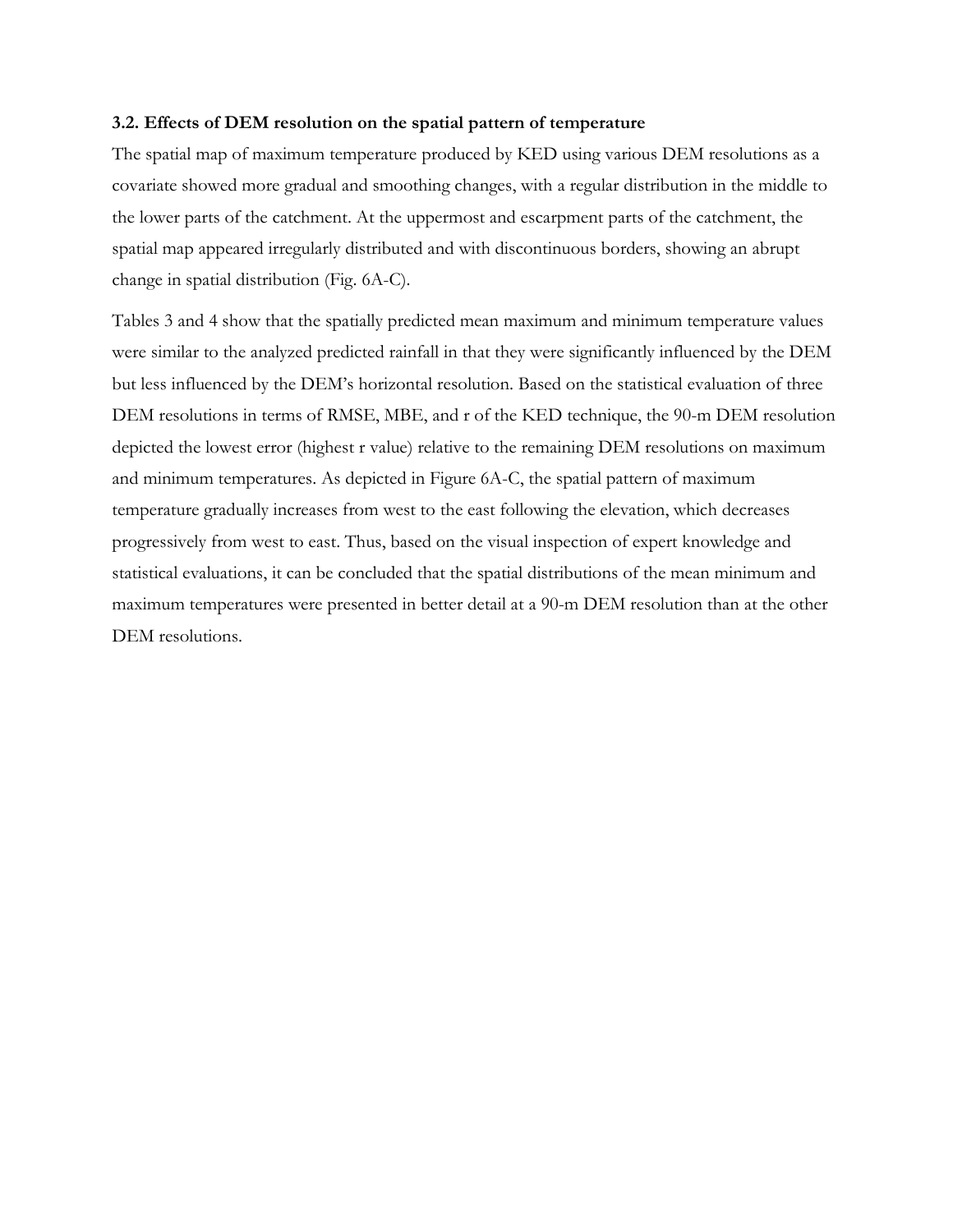

Fig. 6. May and June mean monthly maximum temperature map for 17 years at (A) SRTM 90-m DEM resolution, (B) SRTM 1,000-m DEM resolution, and (C) SRTM 500-m DEM resolution using KED.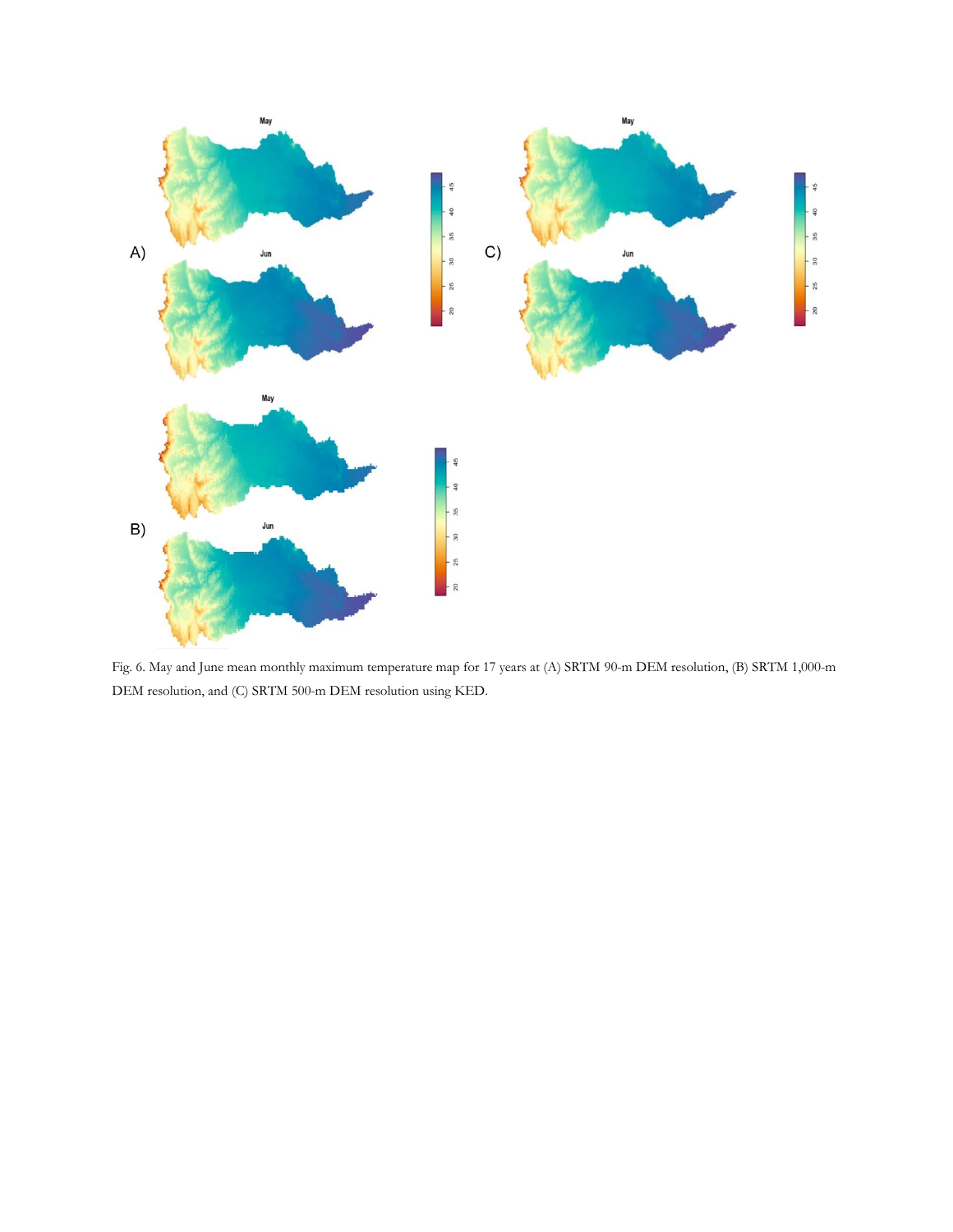| Month      | $(T_{max})$ $o$ |              | SRTM 90-m DEM and evaluation criteria |            |                             |              | SRTM 500-m DEM and evaluation criteria |            |                | SRTM 1,000-m DEM and evaluation criteria |             |            |                             |
|------------|-----------------|--------------|---------------------------------------|------------|-----------------------------|--------------|----------------------------------------|------------|----------------|------------------------------------------|-------------|------------|-----------------------------|
|            |                 | $(T_{max})e$ | <b>RMSE</b>                           | <b>MBE</b> | $\mathcal{L}_{\mathcal{L}}$ | $(T_{max})e$ | <b>RMSE</b>                            | <b>MBE</b> | $\mathfrak{r}$ | $(T_{max})e$                             | <b>RMSE</b> | <b>MBE</b> | $\mathcal{L}_{\mathcal{L}}$ |
| Jan        | 31.62           | 31.71        | 1.73                                  | $-0.09$    | 0.897                       | 31.70        | 1.77                                   | $-0.08$    | 0.892          | 31.70                                    | 1.76        | $-0.07$    | 0.893                       |
| Feb        | 33.47           | 31.71        | 0.68                                  | 0.02       | 0.984                       | 33.45        | 0.73                                   | 0.02       | 0.981          | 33.45                                    | 0.76        | 0.03       | 0.980                       |
| Mar        | 36.06           | 36.11        | 1.69                                  | $-0.05$    | 0.938                       | 36.10        | 1.74                                   | $-0.04$    | 0.935          | 36.10                                    | 1.71        | $-0.03$    | 0.936                       |
| Apr        | 36.69           | 36.77        | 1.45                                  | $-0.08$    | 0.966                       | 36.76        | 1.52                                   | $-0.07$    | 0.963          | 36.75                                    | 1.50        | $-0.07$    | 0.964                       |
| May        | 37.36           | 37.38        | 0.90 <sub>1</sub>                     | $-0.02$    | 0.985                       | 37.38        | 0.97                                   | $-0.02$    | 0.983          | 37.37                                    | 0.98        | $-0.01$    | 0.982                       |
| Jun        | 39.01           | 39.08        | 1.89                                  | $-0.07$    | 0.941                       | 39.07        | 1.97                                   | $-0.05$    | 0.935          | 39.05                                    | 1.97        | $-0.04$    | 0.935                       |
| Jul        | 38.86           | 38.99        | 2.20                                  | $-0.14$    | 0.933                       | 38.99        | 2.27                                   | $-0.13$    | 0.929          | 38.98                                    | 2.27        | $-0.12$    | 0.929                       |
| Aug        | 35.77           | 35.85        | 1.43                                  | $-0.08$    | 0.974                       | 35.84        | 1.49                                   | $-0.07$    | 0.972          | 35.84                                    | 1.47        | $-0.06$    | 0.973                       |
| Sep        | 34.38           | 34.32        | 1.64                                  | 0.06       | 0.960                       | 34.31        | 1.68                                   | 0.06       | 0.958          | 34.31                                    | 1.70        | 0.07       | 0.957                       |
| Oct        | 34.33           | 34.36        | 1.16                                  | $-0.03$    | 0.979                       | 34.36        | 1.23                                   | $-0.03$    | 0.976          | 34.35                                    | 1.24        | $-0.02$    | 0.975                       |
| <b>Nov</b> | 33.04           | 33.18        | 2.14                                  | $-0.14$    | 0.916                       | 33.17        | 2.20                                   | $-0.13$    | 0.912          | 33.16                                    | 2.16        | $-0.12$    | 0.914                       |
| Dec        | 30.42           | 30.43        | 0.62                                  | $-0.02$    | 0.987                       | 30.43        | 0.67                                   | $-0.02$    | 0.985          | 30.43                                    | 0.68        | $-0.01$    | 0.985                       |
| Annual     | 35.08           | 35.13        | 1.17                                  | $-0.05$    | 0.974                       | 35.13        | 1.23                                   | $-0.05$    | 0.971          | 35.12                                    | 1.22        | $-0.04$    | 0.971                       |

Table 3. Mean monthly and annual maximum values observed and estimated temperature (°C) and covariates.

NB:  $-(T_{max})o$  – observed mean maximum temperature,  $(T_{max})e$  – estimated mean maximum temperature.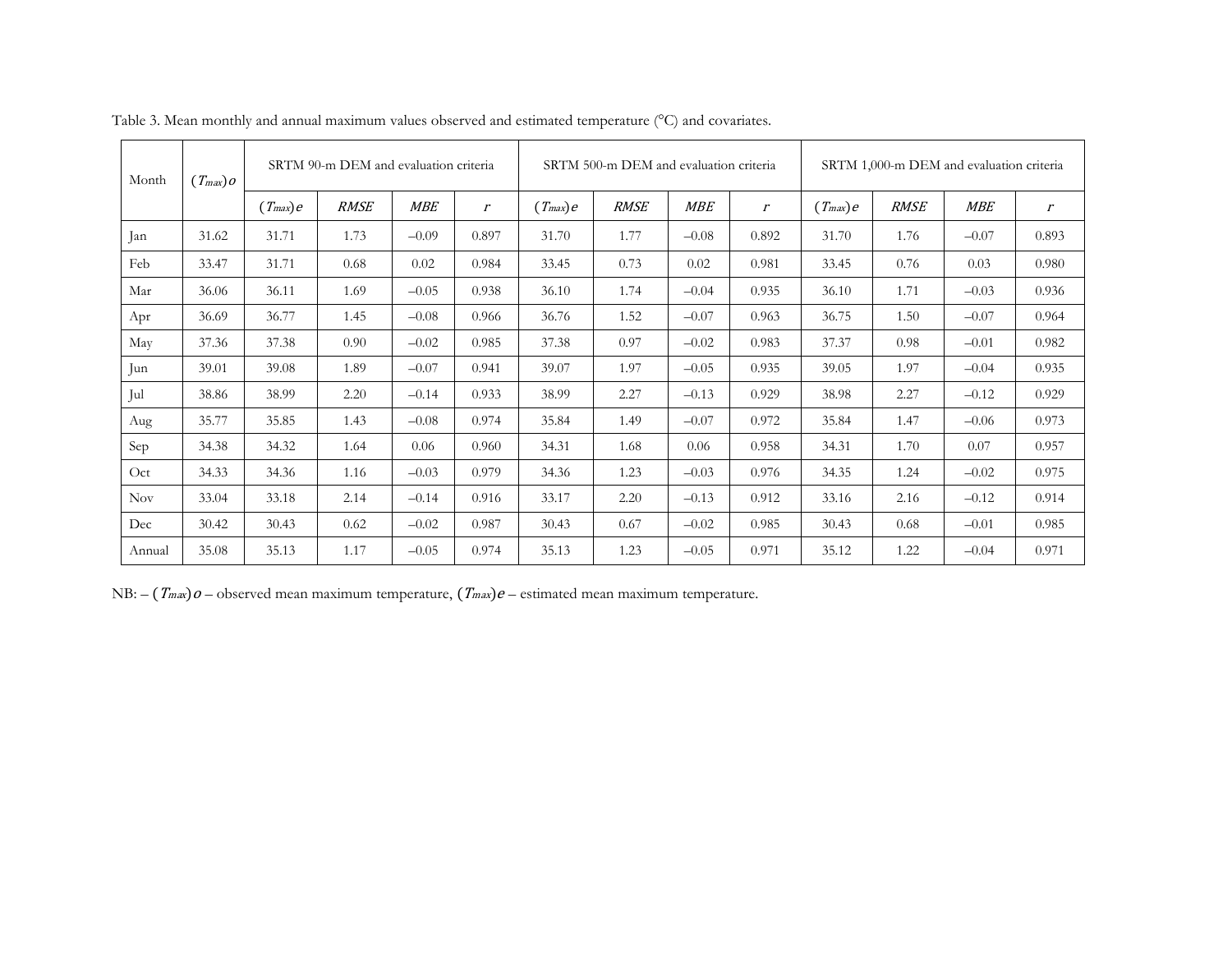| Month      | $(T_{min})$ $o$ |              | SRTM 90-m DEM and evaluation criteria |            |                             |              | SRTM 500-m DEM and evaluation criteria |            |                | SRTM 1,000-m DEM and evaluation criteria |             |            |                             |
|------------|-----------------|--------------|---------------------------------------|------------|-----------------------------|--------------|----------------------------------------|------------|----------------|------------------------------------------|-------------|------------|-----------------------------|
|            |                 | $(T_{min})e$ | <b>RMSE</b>                           | <b>MBE</b> | $\mathcal{L}_{\mathcal{L}}$ | $(T_{min})e$ | <b>RMSE</b>                            | <b>MBE</b> | $\mathfrak{r}$ | $(T_{min})e$                             | <b>RMSE</b> | <b>MBE</b> | $\mathcal{L}_{\mathcal{L}}$ |
| Jan        | 11.63           | 11.569       | 0.88                                  | 0.06       | 0.945                       | 11.569       | 0.86                                   | 0.06       | 0.947          | 11.567                                   | 0.88        | 0.06       | 0.945                       |
| Feb        | 12.46           | 12.381       | 1.10                                  | 0.08       | 0.941                       | 12.381       | 1.09                                   | 0.08       | 0.942          | 12.379                                   | 1.12        | 0.08       | 0.939                       |
| Mar        | 14.00           | 13.930       | 0.98                                  | 0.06       | 0.951                       | 13.910       | 1.00                                   | 0.07       | 0.948          | 13.890                                   | 1.02        | 0.07       | 0.946                       |
| Apr        | 15.64           | 15.580       | 0.89                                  | 0.06       | 0.965                       | 15.580       | 0.92                                   | 0.06       | 0.962          | 15.570                                   | 0.94        | 0.06       | 0.960                       |
| May        | 16.71           | 16.630       | 0.97                                  | 0.06       | 0.968                       | 16.640       | 0.97                                   | 0.07       | 0.968          | 16.620                                   | 1.01        | 0.07       | 0.966                       |
| Jun        | 17.68           | 17.600       | 1.17                                  | 0.08       | 0.966                       | 17.600       | 1.18                                   | 0.08       | 0.965          | 17.610                                   | 1.22        | 0.08       | 0.963                       |
| Jul        | 17.47           | 17.410       | 0.95                                  | 0.06       | 0.969                       | 17.410       | 1.00                                   | 0.07       | 0.966          | 17.400                                   | 1.02        | 0.07       | 0.965                       |
| Aug        | 16.41           | 16.340       | 1.09                                  | 0.07       | 0.950                       | 16.330       | 1.12                                   | 0.07       | 0.947          | 16.330                                   | 1.14        | 0.08       | 0.945                       |
| Sep        | 16.00           | 15.920       | 1.23                                  | 0.08       | 0.950                       | 15.920       | 1.24                                   | 0.08       | 0.948          | 15.910                                   | 1.28        | 0.08       | 0.946                       |
| Oct        | 13.24           | 13.165       | 1.07                                  | 0.08       | 0.958                       | 13.166       | 1.06                                   | 0.07       | 0.960          | 13.163                                   | 1.09        | 0.08       | 0.957                       |
| <b>Nov</b> | 11.49           | 11.404       | 1.40                                  | 0.09       | 0.909                       | 11.404       | 1.37                                   | 0.09       | 0.913          | 11.402                                   | 1.38        | 0.09       | 0.911                       |
| Dec        | 10.71           | 10.641       | 1.04                                  | 0.07       | 0.936                       | 10.641       | 1.01                                   | 0.07       | 0.939          | 10.640                                   | 1.02        | 0.07       | 0.937                       |
| Annual     | 14.46           | 14.389       | 1.03                                  | 0.07       | 0.956                       | 14.390       | 1.02                                   | 0.07       | 0.957          | 14.388                                   | 1.04        | 0.07       | 0.955                       |

Table 4. Mean monthly and annual minimum values observed and estimated temperature (°C) and covariates.

NB:  $-(T_{min})\theta$  – observed mean minimum temperature,  $(T_{min})e$  – estimated mean minimum temperature.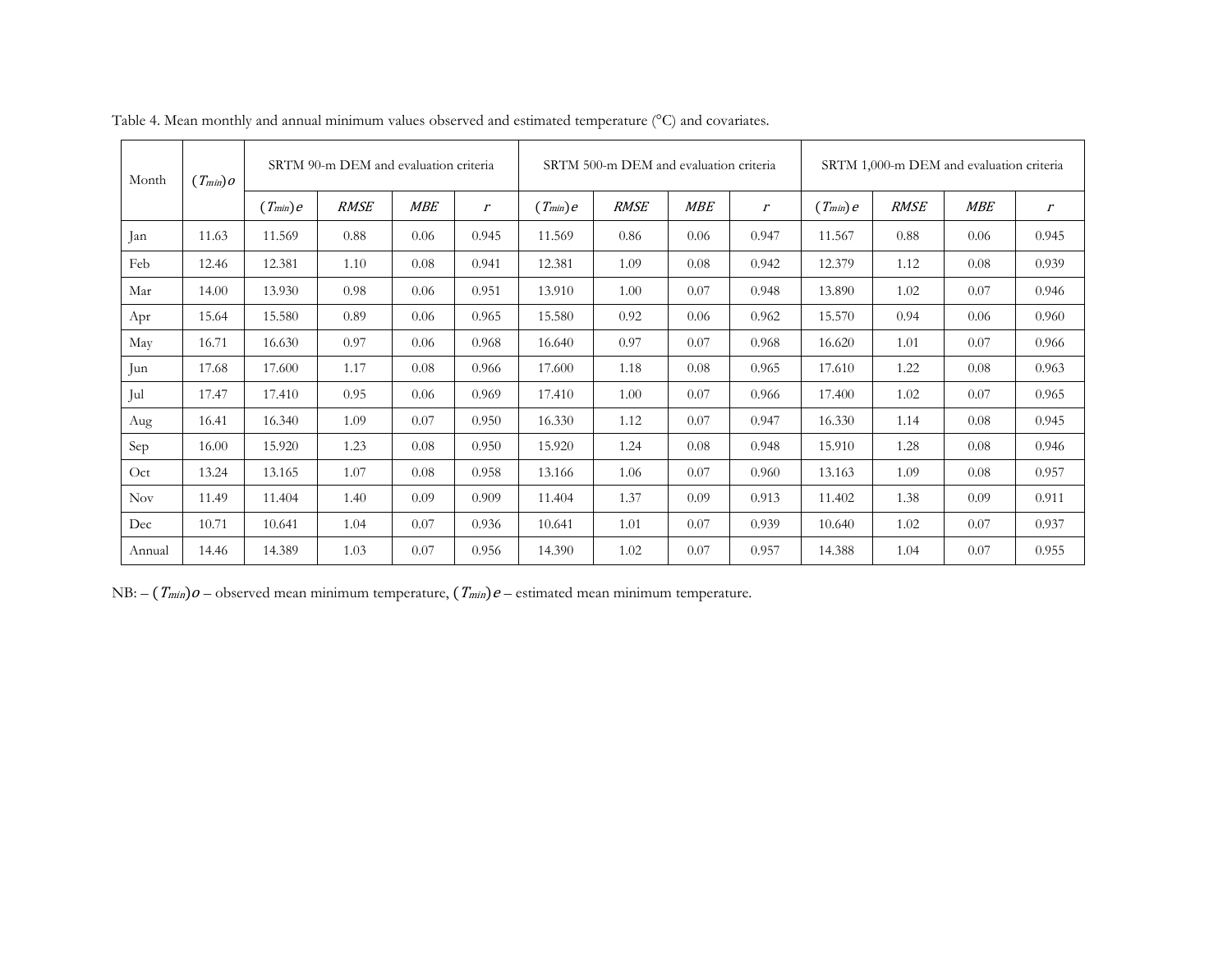#### **4. Discussion**

As illustrated in Figures 7A and B, the relationships between the mean annual rainfall and the mean maximum annual temperature of each sampled climatic station between 2000 and 2016 and its elevation were plotted. The mean annual rainfall and mean maximum annual temperatures tended to increase/decrease with increasing observed elevations, with coefficients of determination of 0.86 and 0.97, respectively. However, the spatial resolution among the three DEMs had no significant effect on the spatial prediction of climatic variables (see Tables 2 and 3). The analysis indicates that the most important characteristics, such as the mean annual and mean monthly climatological variables, rainfall and temperature, were significantly correlated with DEM elevation but less correlated with DEM resolution.



Fig. 7. Correlation diagram of annual mean predicted rainfall (A) and mean maximum predicted temperature (B) with elevation.

The predicted minimum and maximum temperatures were interpolated and extrapolated by KED to unsampled regions with a well-performing horizontal resolution DEM as a covariate (Figs. 8A, B). As seen in the developed maps, the highest amounts of spatial temperature were distributed in the catchment at the lowest elevations, which confirms that the spatial distribution of mean temperature is linearly correlated with the selected DEM (see Tables 3 and 4).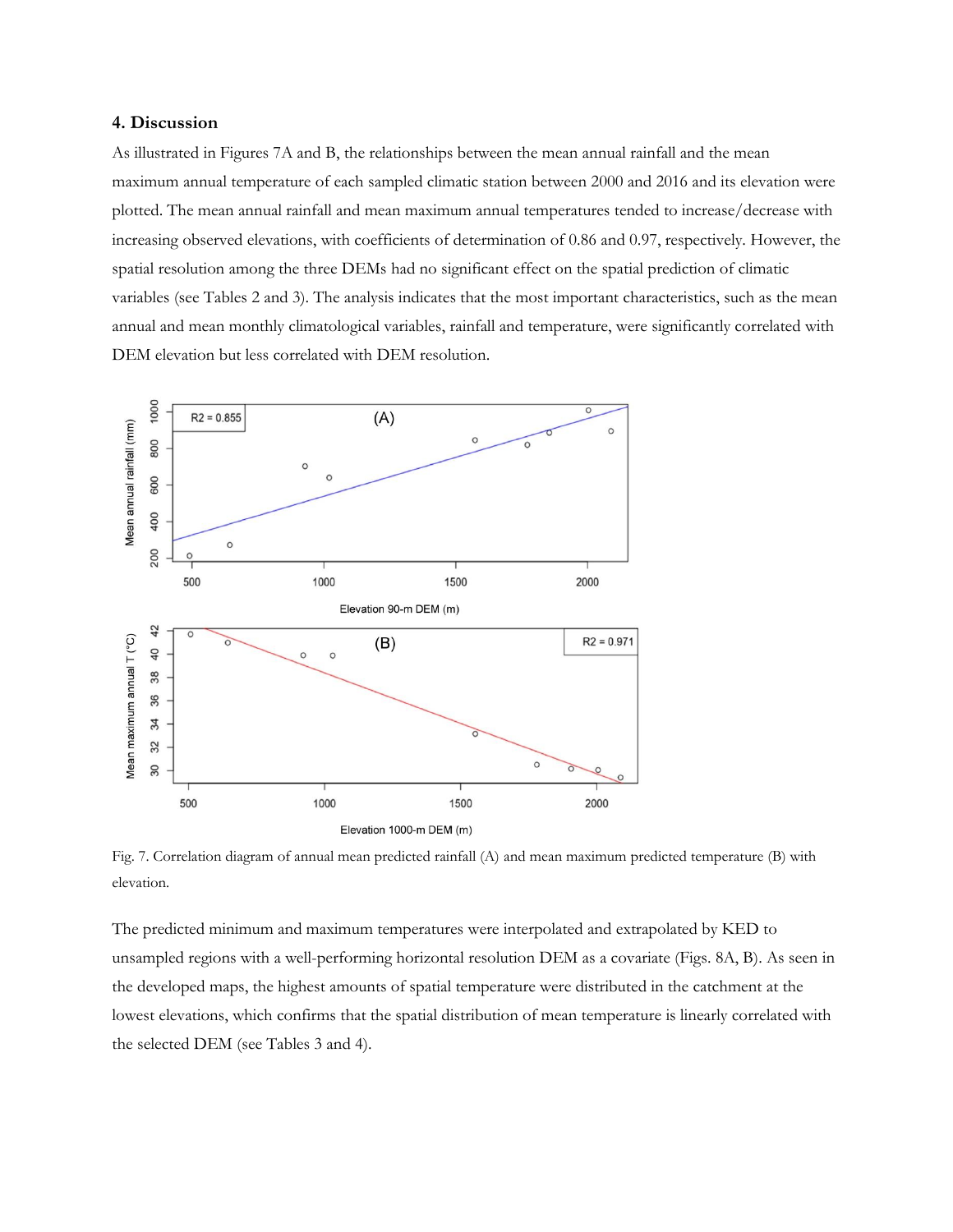

Fig. 8. Spatial map of the mean minimum and maximum annual temperatures with 90-m elevation as external drift, using the sampled stations.

The primary novelty of the study resides in the evaluation and selection of DEM with the spatial resolution which shows relatively good performance in the prediction of the spatial distribution of climatological variables based on cross-validation techniques and, to some extent, expert knowledge. According to the proposed techniques, selecting covariates slightly improves the predictive performance of KED. For instance, the mean annual rainfall predicted using elevation with spatial resolutions of 500 and 90 m showed a slightly good performance (*RMSE* = 122.65, *MBE* = -7.52,  $r = 0.89$ , and *RMSE* = 123.96, *MBE* = -7.64,  $r = 0.88$ ) r compared to the 1,000-m resolution DEM (*RMSE* = 127.35, *MBE* = -8.08,  $r = 0.877$ ).

The proposed procedure achieved good performance regarding the prediction of mean minimum and maximum annual and monthly temperature with elevation but showed lower performance on the prediction of both mean monthly and annual temperature with various DEM resolutions. Similar to a previous study (Taesombat, Sriwongsitanon 2009), the optimum coarser DEM (500-m SRTM-DEM) resolution seemed to outperform both the mean monthly and annual rainfall estimations compared to the finer DEM (90-m SRTM-DEM) and coarser (1,000-m SRTM-DEM) resolutions, whereas the fine resolution (90-m SRTM-DEM) showed relatively less error in the mean monthly minimum and maximum temperature estimations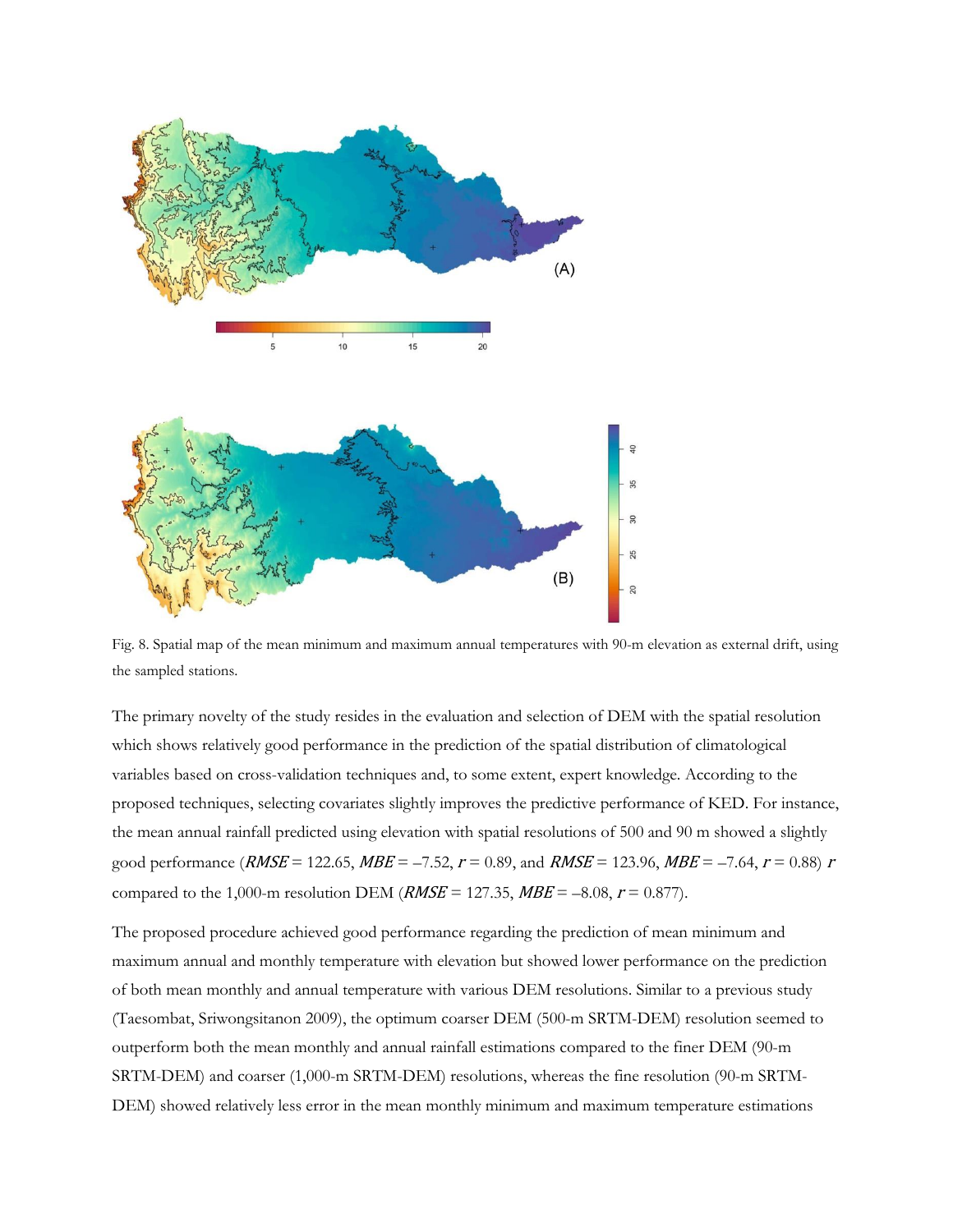than the remaining two DEM resolutions. This approach seems to be a great opportunity to perform and select the more advanced horizontal resolution of DEM, which is used as a predictor for geostatistical interpolation techniques in mountainous catchments with overly sparse and unrepresentative observational climatic data.

## **5. Conclusions**

This study compared and examined the impacts of three DEM resolutions (SRTM 90-m DEM, SRTM 500-m DEM, and SRTM 1,000-m DEM) on the spatial prediction of rainfall and temperature in a topographic complex catchment by using the KED interpolation technique. Three different DEM resolutions were tested on a 5599-km2 catchment. The minimum and maximum elevations in the catchment varied substantially due to DEM resolutions (see Table 1), and the results indicated that changes in DEM resolution somehow influenced the outcomes of the prediction performance for both rainfall and temperature. In general, there were two different effects of DEM resolution. The first was the overestimation of mean monthly and annual rainfall and maximum temperature, and the second was the underestimation of mean monthly and annual minimum temperature. The LOOCV procedure infers that for mean monthly and annual rainfall, the coarser DEM resolution (500-m SRTM-DEM) performed better in spatial prediction with less error, whereas for mean maximum and minimum temperature spatial estimation, the finer DEM resolution (SRTM 90-m DEM) performed slightly better than the remaining DEM spatial resolution. This type of interpolation technique plays a fundamental role in various applications by assessing the effects of climate on hydrology, the environment, agricultural activities, and water resource development. Overall, the findings in this paper confirm that, as the DEM resolutions vary, the impact on the spatial prediction of the climatic variable is less significant. However, a substantial difference in resolution brings a small elevation change (vertical height), and this may affect hydrologically important topographic attributes calculated from DEM, such as slope, aspects, and drainage networks, specifically in mountainous catchments (Wilson et al. 1998). There are important implications for those interested in using spatially distributed topographic attributes for further applications (Moore et al. 1991; Brown et al. 1993; Lin et al. 2010). Therefore, it is recommended to consider further application uses, specifically in mountainous catchments.

#### **Acknowledgments**

I would like to thank the Ethiopia National Meteorology Agency for providing climatological data and the Africa Center of Excellence for Water Management, University of Addis Ababa, Ethiopia, for financial support. The author is grateful to his supervisors, Prof. Tenalem Ayenew and Dr. Tena Alemirew, for valuable comments on the initial version of the paper. Additionally, the author sincerely thanks the Editor in Chief and the two anonymous reviewers for their constructive comments and suggestions on the 1st version of the paper.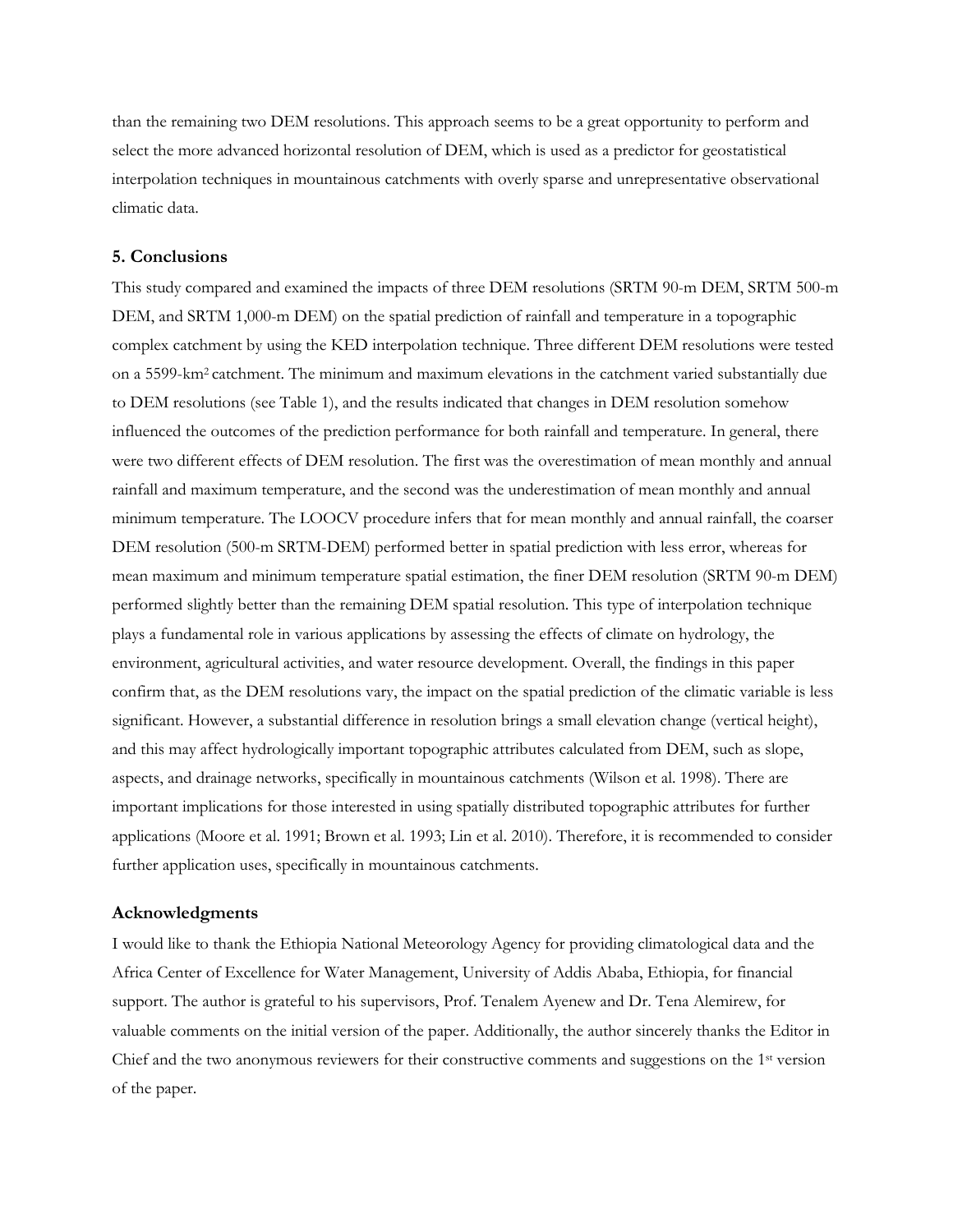# **Conflicts of Interest**

The author declares no conflict of interest.

#### References

- Adhikary S.K., Muttil N., Yilmaz A.G., 2017, Cokriging for enhanced spatial interpolation of rainfall in two Australian catchments, Hydrological Processes, 31 (12), 2143-2161, DOI: 10.1002/hyp.11163.
- Aydin O., 2018, Evaluation of kriging with external drift method in spatial modelling of precipitation: a case of Aegean Region, Turkey, Dumlupınar Üniversitesi Sosyal Bilimler Dergisi, 56, 1-18.
- Berhanu B., Seleshi Y., Melesse A.M., 2014, Surface water and groundwater resources of Ethiopia: potentials and challenges of water resources development, [in:] Nile River Basin, A.M. Melesse, W. Abtew, S.G. Setegn (eds.), Springer International Publishing, Switzerland, 99-117, DOI: 10.1007/978-3-319-02720-3.
- Berhanu B., Seleshi Y., Demisse S.S., Melesse A.M., 2016, Bias correction and characterization of climate forecast system re-analysis daily precipitation in Ethiopia using fuzzy overlay, 23 (2), 230-243, DOI: 10.1002/met.1549.
- Bertini C., Buonora L., Ridolfi E., Russo F., Napolitano F., 2020, On the use of satellite rainfall data to design a dam in an ungauged site, Water, 12 (11), DOI: 10.3390/w12113028.
- Brown D.G., Bian L., Walsh S.J., 1993, Response of a distributed watershed erosion model to variations in input data aggregation levels, Computers and Geosciences, 19 (4), 499-509, DOI: 10.1016/0098-3004(93)90078-J.
- Cantet P., 2017, Mapping the mean monthly precipitation of a small island using kriging with external drifts, Theoretical and Applied Climatology, 127, 31-44, DOI: 10.1007/s00704-015-1610-z.
- Chen H.E., Chiu Y.Y., Tsai T.L., Yang J.C., 2020, Effect of rainfall, runoff and infiltration processes on the stability of footslopes, Water, 12 (5), DOI: 10.3390/W12051229.
- Chiew F.H.S., McMahon T.A., 2002, Modelling the impacts of climate change on Australian streamflow, Hydrological Processes, 16 (6), 1235-1245, DOI: 10.1002/hyp.1059.
- Dawit A., 2010, Future climate of Ethiopia from PRECIS Regional Climate Model Experimental Design, available online [https://www.metoffice.gov.uk/binaries/content/assets/metofficegovuk/pdf/research/applied](https://www.metoffice.gov.uk/binaries/content/assets/metofficegovuk/pdf/research/applied-science/precis/precis_experimental_design_dawit.pdf)[science/precis/precis\\_experimental\\_design\\_dawit.pdf](https://www.metoffice.gov.uk/binaries/content/assets/metofficegovuk/pdf/research/applied-science/precis/precis_experimental_design_dawit.pdf) (data access 15.04.2022).
- Dinku T., 2019, Challenges with availability and quality of climate data in Africa, [in:] Extreme Hydrology and Climate Variability: Monitoring, Modelling, Adaptation and Mitigation, A.M. Melesse, W. Abtew, G. Senay (eds.), Elsevier, 71-80, DOI: 10.1016/B978-0-12-815998-9.00007-5.
- Gebremedhin M.A., Lubczynski M.W., Maathuis B.H.P., Teka D., 2021, Novel approach to integrate daily satellite rainfall with in-situ rainfall, Upper Tekeze Basin, Ethiopia, Atmospheric Research, 248, 105135, DOI: 10.1016/j.atmosres.2020.105135.
- Goovaerts P., 1997, Geostatistics for Natural Recources Evaluation, Oxford University Press, 496 pp.
- Hudson G., Wackernagel H., 1994, Mapping temperature using kriging with external drift: Theory and an example from Scotland, International Journal of Climatology, 14 (1), 77-91. DOI: 10.1002/joc.3370140107.
- Khorsandi N., Mahdian M.H., Pazira E., Nikkami D., Chamheidar H., 2012, Comparison of different interpolation methods for investigating spatial variability of rainfall erosivity index, Polish Journal of Environmental Studies, 21 (6), 1659-1666.
- Kim C., Kim D.H., 2020, Effects of rainfall spatial distribution on the relationship between rainfall spatiotemporal resolution and runoff prediction accuracy, Water, 12 (3), DOI: 10.3390/w12030846.
- Kim S.-N., Lee W.-K., Shin K.-I, Kafatos M., Seo D.J., Kwak H.-B., 2010, Comparison of spatial interpolation techniques for predicting climate factors in Korea, Forest Science and Technology, 6 (2), 97-109, DOI: 10.1080/21580103.2010.9671977.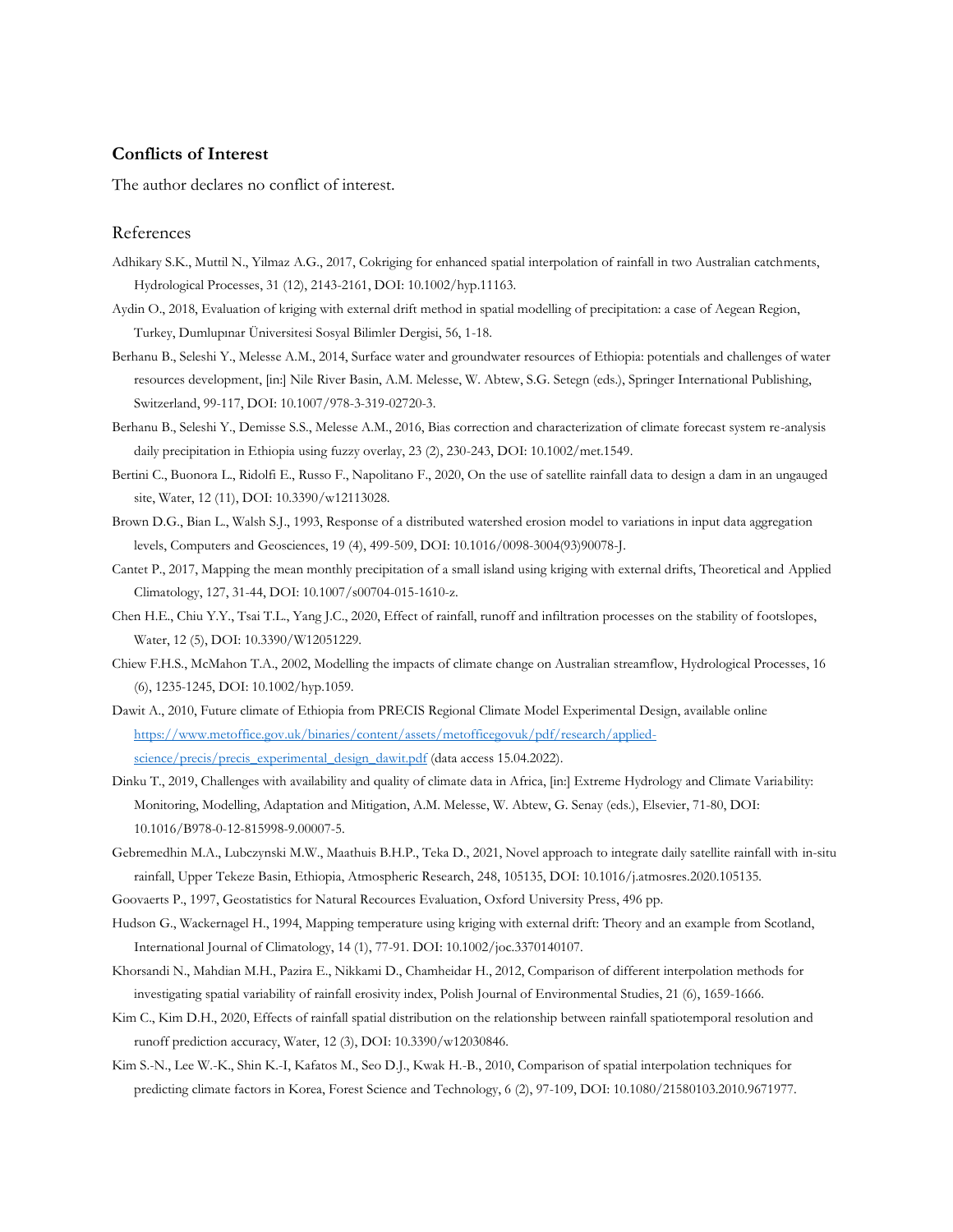- Lin S., Jing C., Chaplot V., Yu X., Zhang Z., Moore N., Wu J., 2010, Effect of DEM resolution on SWAT outputs of runoff, sediment and nutrients, Hydrology and Earth System Sciences Discussions, 7 (4), 4411-4435, DOI: 10.5194/hessd-7-4411-2010.
- Lu S., ten Veldhuis M.C., van Giesen N., 2020, A methodology for multiobjective evaluation of precipitation products for extreme weather (in a data-scarce environment), Journal of Hydrometeorology, 21 (6), 1223-1244, DOI: 10.1175/JHM-D-19-0157.1.
- Matheron G., Hasofer A.M., 1990, Estimating and choosing: an essay on probability in practice, Journal of the American Statistical Association, 85 (412), 1167-1168, DOI: 10.2307/2289620.
- Meena S.R., Nachappa T.G., 2019, Impact of spatial resolution of digital elevation model on landslide susceptibility mapping: A case study in Kullu Valley, Himalayas, Geosciences, 9 (8), DOI: 10.3390/geosciences9080360.
- Melesse A.M., Abtew W., Setegn S.G. (eds.), 2014, Nile River Basin, Springer International Publishing, Switzerland, 718 pp., DOI: 10.1007/978-3-319-02720-3.
- Moore I.D., Gessler P.E., Nielsen G.A., Peterson G.A., 1991, Soil attribute prediction using terrain analysis, Soil Science Society of America Journal, 57 (2), 443-453, DOI: 10.2136/sssaj1993.03615995005700020026x.
- Novikov S.L., 1981, Elevation: A major influence on the hydrology of New Hampshire and Vermont, USA, Hydrological Sciences Bulletin, 26 (4), 399-413, DOI: 10.1080/02626668109490904.
- Pebesma E.J., Wesseling C.G., 1998, Gstat: a program for geostatistical modelling, prediction and simulation, Computers and Geosciences, 24 (1), 17-31, DOI: 10.1016/S0098-3004(97)00082-4.
- Rata M., Douaoui A., Larid M., Douaik A., 2020, Comparison of geostatistical interpolation methods to map annual rainfall in the Chéliff watershed, Algeria, Theoretical and Applied Climatology, 141 (3-4), 1009-1024, DOI: 10.1007/s00704-020-03218-z.
- Reddy A.S., Reddy M.J., 2015, Evaluating the influence of spatial resolutions of DEM on watershed runoff and sediment yield using SWAT, Journal of Earth System Science, 7, 1517-1529, DOI: 10.1007/s12040-015-0617-2.
- MoWR, 2009, Mille and Dirma integrated sub-watershed management study project, Federal Democratic Republic Of Ethiopia Ministry Of Water Resources.
- Rossiter D.G., 2014, Applied Geostatistics, Exercise 5b: Predicting from point samples (Part 4) Lognormal Kriging. Part 4.
- Rossiter D.G., 2019, Applied Geostatistics Tutorial : Regional mapping of climate variables from point samples, Cornell University, Section of Soil & Crop Sciences, ISRIC-World Soil Information.
- Schoorl J.M., Sonneveld M.P.W., Veldkamp A., 2000, Three-dimensional landscape process modelling: the effect of DEM resolution, Earth Surface Processes and Landforms, 25 (9), 1025-1034, DOI: 10.1002/1096-9837(200008)25:9<1025::AID-ESP116>3.0.CO;2-Z.
- Simanek D.E., Holden J., 2020, Environmental sciences, [in:] Science Askew, D.E. Simanek, J. Holden (eds.), CRC Press, 76-88, DOI: 10.1201/9781420033564-12.
- Isaaks E.H., Srivastava R.M., 1994, An introduction to Applied Geostatistics, Geographical Analysis, 26 (3), 282-283, DOI: 10.1111/j.1538-4632.1994.tb00325.x.
- Taesombat W., Sriwongsitanon N., 2009, Areal rainfall estimation using spatial interpolation techniques, Science Asia, 35 (3), 268-275, DOI: 10.2306/scienceasia1513-1874.2009.35.268.
- Vaze J., Teng J., Spencer G., 2010, Impact of DEM accuracy and resolution on topographic indices, Environmental Modelling and Software, 25 (10), 1086-1098, DOI: 10.1016/j.envsoft.2010.03.014.
- Verdin A., Rajagopalan B., Kleiber W., Funk C., 2015, A Bayesian kriging approach for blending satellite and ground precipitation observations, Water Resources Research, 51 (2), 908-921, DOI: 10.1002/2014WR015963.
- Voltz M., Webster R., 1990, A comparison of kriging, cubic splines and classification for predicting soil properties from sample information, Journal of Soil Science, 41 (3), 473-490, DOI: 10.1111/j.1365-2389.1990.tb00080.x.